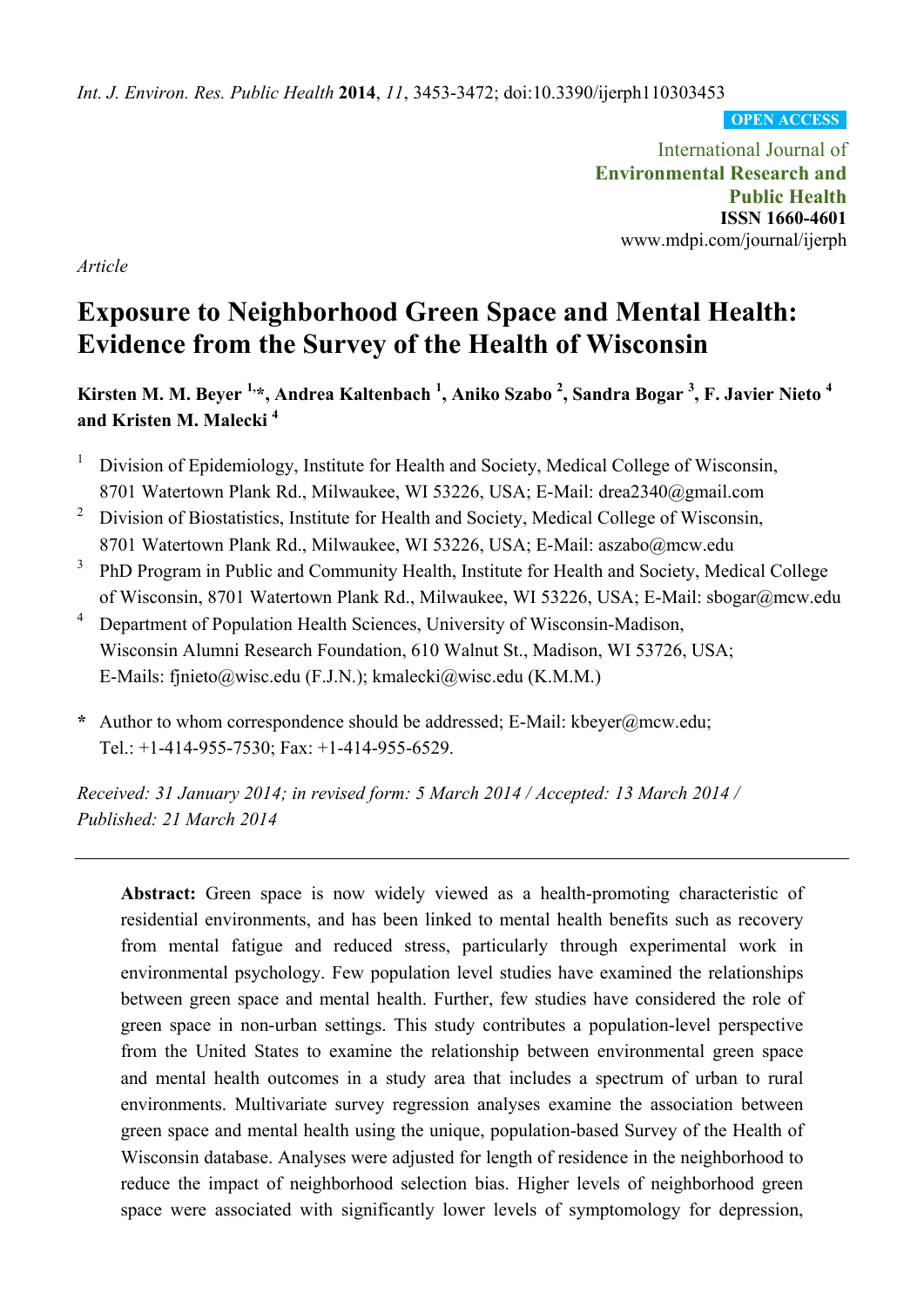**Keywords:** green space; nature; neighborhood environment; mental health; population-based surveys; United States

# **1. Introduction**

United States.

The presence of green space, such as forests and parks, is now widely viewed as a health-promoting characteristic of residential environments, and has been linked to benefits such as recovery from mental fatigue [1–7], stress reduction [8–10] neighborhood social cohesion [11], reductions in crime, violence and aggression [12–15], reduced morbidity in multiple disease categories [16–18] and better self-reported health [17–19].

Some studies have demonstrated that the relationship between green space and health is stronger among lower socioeconomic status groups, the elderly, and others who stay home during the day, providing some support for the notion that the size of the effect of local green space on health is related to the amount of an individual's exposure to the local environment [17,19]. These findings suggest that increasing neighborhood access to green space could be a cost-effective strategy to improving health and reducing health disparities, as lower socioeconomic status groups have a more limited ability to travel beyond local neighborhoods, resulting in increased dependence on local environments for healthy lifestyles and exposures [7,17,19–23]. Given evidence suggesting health benefits of exposure to green space and stronger effects among some racial, ethnic, or socioeconomic groups, it has been suggested that green spaces could be "systematically deployed to mitigate health inequalities" in addition to improving health overall [7,23].

However, while green space holds great promise as an innovative, place-based solution to improving population health, understanding where and for whom green space confers health benefits has proven complex. Some evidence and theoretical guidance has suggested that several main pathways may be important in linking green space exposure to health benefits. Green space can have direct protective effects against health hazards posed by air pollution, extreme temperature, and noise pollution [24,25]; has been associated with increased health promoting behaviors such as physical activity [23,26]; and linked to increased levels of social support, social cohesion, and sense of community [11,27–29]; and to mental health benefits such as stress reduction [8,10,23]; buffering between stressors and health outcomes [30]; and attention restoration that reduces mental fatigue [1–6]. Recent research has linked green space directly to biomarkers of stress and attention—diurnal variation of salivary cortisol [8,10] and brain waves as measured by portable EEG devices [9,31]—suggesting a biologically plausible link between exposure to green space and reduction of stress and mental fatigue.

The mental health benefits conferred by green space are of particular interest given a growing body of knowledge that emphasizes stress responses as a main link between neighborhood conditions and health outcomes. Attention Restoration Theory posits that experiences in natural environments can reduce mental fatigue and restore the capability for directed attention. Directed attention is employed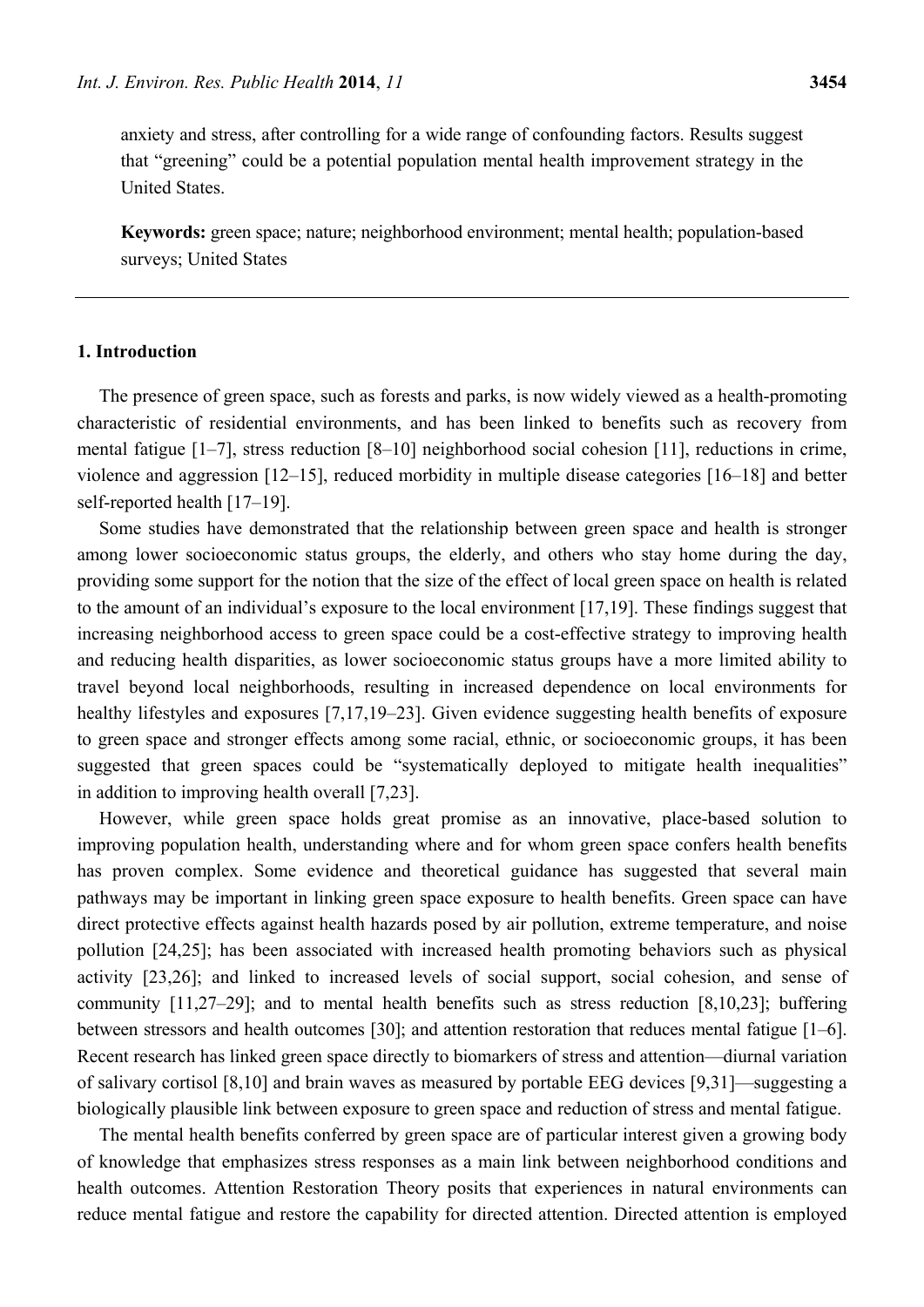"when something (does) not of itself attract attention, but when it (is) important to attend nonetheless" [2]. Maintaining this focus requires mental effort, which can lead to mental fatigue. In order to recover from mental fatigue, an individual must have the opportunity to relax directed attention. One way to accomplish this is to engage in another kind of attention—fascination attention—which occurs involuntarily and does not require the same mental effort as directed attention. Scholars argue that natural environments have the inherent capacity to fascinate, thereby providing a restorative experience that enables recovery from mental fatigue. This may be particularly relevant when considering the directed attention demands of fast-paced, modern, urban environments [2].

Numerous studies, including a large body of experimental work in the field of environmental psychology, have empirically linked nature exposure with attention restoration and stress reduction [1–6], as well as the buffering between stressful life events and psychological outcomes [32]. Early work focused on visual images of nature scenes and resultant impacts on preferences for different landscapes and measures such as emotions and heart rate [33,34]. More recent work has emphasized experimental designs incorporating walks/runs in natural areas and additional measurement techniques, including the Digit Span Backwards (DSB) test and other tests of cognitive function. Several studies from the Landscape and Human Health laboratory at the University of Illinois at Urbana-Champaign have provided strong evidence of nature's benefits for children affected by Attention Deficit Hyperactivity Disorder (ADHD) [1,22,35–37]. In particular, one study engaged children with ADHD in walks in several different environments, finding improvements in attention after walking in a park, as compared to walks in a downtown and neighborhood setting; the study found significant effect sizes comparable to those reported for common pharmaceutical therapies for ADHD [1]. Several recent reviews provide good coverage of the current evidence base and may be consulted for further detail [38–40]. In particular, a meta-analysis by Bowler *et al.* (2010) identified effect sizes and significant levels indicative of improvement in energy, anxiety, anger, fatigue and sadness with exposure to natural environments [38], with less evidence of an impact on attention, tranquility, blood pressure or cortisol. Findings of this 2010 review can be contrasted with those from the studies of children with ADHD described above, as well as with more recent work that has linked green space with biomarkers of stress (cortisol) [8,10] and with changes in brain waves indicative of a more "meditative" cognitive state [9,31].

Previous work has suggested that greenspace may be linked to lower levels of depression, anxiety and/or stress, and that more research is needed [41,42]. More evidence is needed to inform the development and implementation of effective neighborhood-level interventions that harness the salutogenic properties of green space to improve health and reduce disparities in different geographical settings. While population level studies have examined the role of green space, stress and mental health in several European countries [8,10,16,43] and New Zealand [44], and several US studies have examined the health benefits of green space more generally [45–48], less is known about green space and mental health relationships at the population level in settings across the United States (US). In the US, a recent study demonstrated that a program to green vacant lots in Philadelphia significantly reduced stress [12] and another found a weak association between green space and mental health in Miami [41]. A third study found a positive impact of green space for stress reduction in Chicago, with park spaces demonstrating a larger effect size than the vegetation level overall [49]. A recent review concluded that much of the evidence of a psychological benefit of green space is from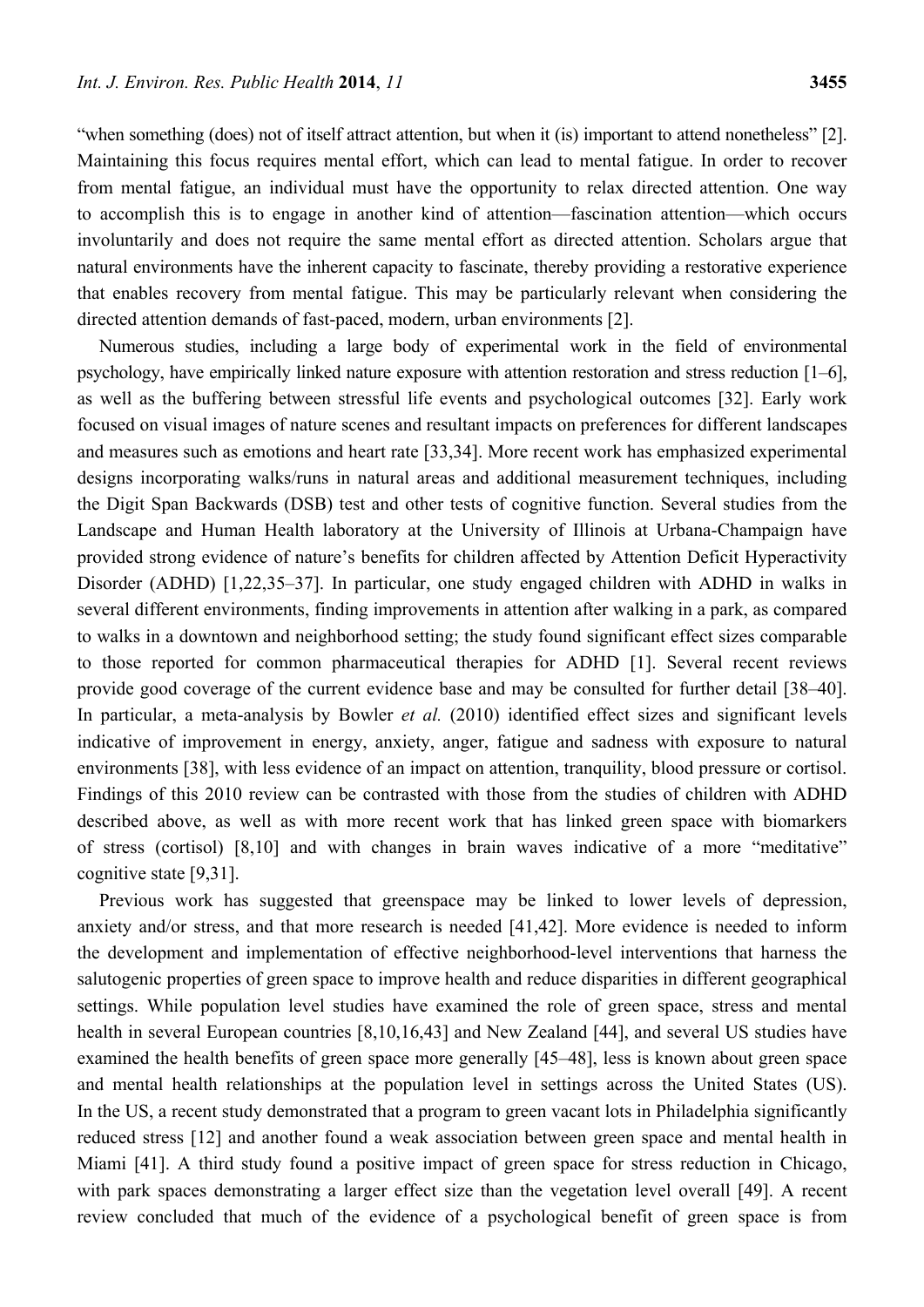qualitative data and non-peer reviewed sources, and argued that more research is needed to quantify the association between green spaces and health [39].

Given an evidence base suggesting associations between environmental green space and both physical and mental health outcomes in non-US settings, the potential for green space to contribute to reductions in health inequities, and the significant and persistent patterns of place-based health inequities associated with the history of residential racial segregation in the United States, there is a great need for more research examining the potential role for green space as a population health intervention in the US. Further, few studies have considered the role of green space in non-urban settings. This study contributes a population-level perspective from the United States to examine the relationship between environmental green space and mental health outcomes in a study area that includes a spectrum of urban to rural environments. In addition, in recognition of previous work that has found variation in impact of different types of green spaces [49] and a body of work that emphasizes trees as a special and important category of green space that deserves particular attention [20,45,46,50–52], we examine several measures of green space in the present study.

## **2. Methods**

## *2.1. Data*

This is a cross-sectional study of the relationship between neighborhood green space and mental health among a probability sample of Wisconsin residents. We analyzed data from the Survey of the Health of Wisconsin (SHOW) database. SHOW is an ongoing survey, established in 2008, which is modeled after the National Health and Nutrition Examination Survey (NHANES). It includes information collected through interviews, physical exams, and biospecimens from a representative sample of Wisconsin residents. Records are geocoded by street address to allow linkage with physical and social environmental characteristics. Details of SHOW methods and rationale have been published previously [53]. Briefly, each year a representative sample of civilian, non-institutionalized adult (age 21–74 years) residents of the State of Wisconsin is selected from random households using a two-stage probability-based cluster sampling approach, stratified by region and poverty level. Since program initiation in 2008, recruitment goals have ranged from 400 to 1,000 participants per year. Participation rates have improved over time, reaching 63% in 2011. We analyzed data from the 2008–2009, 2010 and 2011 cohorts of SHOW, for a total sample of 2,479 individuals nested in 229 Wisconsin Census Block Groups (primary sampling units).

#### *2.2. Outcome Measures*

Our outcome measures comprise the three scales of the 42-item Depression Anxiety and Stress Scales (DASS) instrument [54], indicating symptomology for depression (self-disparaging; dispirited, gloomy, blue; convinced that life has no meaning or value; pessimistic about the future; unable to experience enjoyment or satisfaction; unable to become interested or involved), anxiety (apprehensive, panicky; trembly, shaky; aware of dryness of the mouth, breathing difficulties, pounding of the heart, sweatiness of the palms; worried about performance and possible loss of control) and stress (over-aroused, tense; unable to relax; touchy, easily upset; irritable; easily startled; nervy, jumpy, fidgety; intolerant of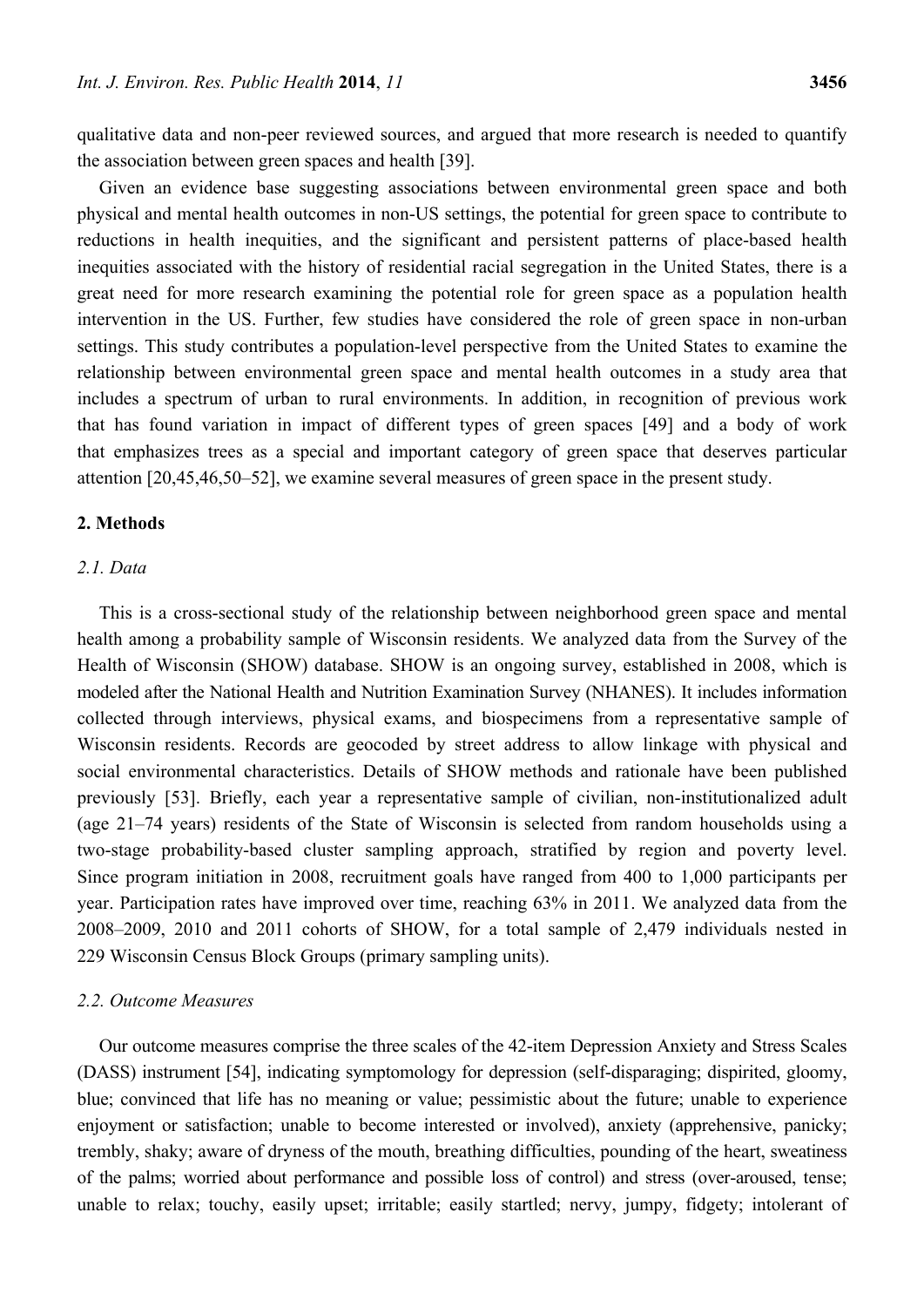interruption or delay). Higher scores on these measures indicate poorer mental health states. We analyze these scores as continuous measures of symptomology in the present analyses. To guide interpretation, it is beneficial to know that each of the 3 DASS scales can be categorized into 5 ordinal categories (Normal, Mild, Moderate, Severe, Extremely Severe) using the following cut-off points, respectively: 10, 14, 21, 28 for depression; 8, 10, 15, 20 for anxiety; and 15, 19, 26, 34 for stress [54].

### *2.3. Individual-level Confounders*

We controlled for a range of individual level characteristics that may affect the relationship between green space and health [14,23,26] including age (<35, 35–44, 45–54, 55–64, 65–74 years), gender (female, male), race/ethnicity (White, Non-White), and marital status (Never married, Married/Living with a partner, Separated/Divorced/Widowed). We controlled for individual level socio-economic status with measures of education (less than high school, high school degree, some college/associate's degree, bachelor's degree, above bachelors or professional degree), annual household income (<\$20,000, \$20,000–34,999, \$35,000–49,999, \$50,000–74,999, ≥\$75,000), occupational status (working at a job or business, with a job or business but not at work—vacation or sick leave, not working but looking for work, not working at a job or business and not looking for work), residence type (owned, rented, other), and type of health insurance (uninsured, private only, public/government, multiple carriers, other).

#### *2.4. Neighborhood Definition*

The US census block group is a geographical unit smaller than the census tract, containing approximately 600 to 3,000 people [55], and is the primary sampling unit for SHOW data collection. Because the time period of this study extends across the year 2010, at which point US Census boundaries were redefined, it is difficult to align socio-demographic information from the US Census spatially and temporally with data from SHOW at the block group level. Additionally, margins of error for some measures at small geographies can be a cause of concern. Block groups are particularly affected by the change in boundaries, as they are comprised of the smallest Census geographic units—census blocks—for which socio-demographic information is unavailable, and thus cannot be aggregated. Because of these concerns, we elected to use socio-demographic data associated with the larger unit that encompasses the block group—the US Census tract.

## *2.5. Neighborhood-level Control Measures*

To measure socio-demographic characteristics of neighborhoods, we used tract level information for years closely aligned with our survey data, from the American Community Survey for the years 2007–2011, using Tiger/Line 2011 census tract boundaries. Consistent with previous research [19], we controlled for the level of urbanicity using both Rural and Urban Commuting Area (RUCA) codes for 2003 (the most recent available) and population density (Census 2010) at the tract level. In addition, we incorporated measures of socioeconomic status (median household income, percent below poverty level), residential instability (percent in same house 1 year ago), percent owner occupied households, and percent unemployment. Because of the legacy of racial segregation and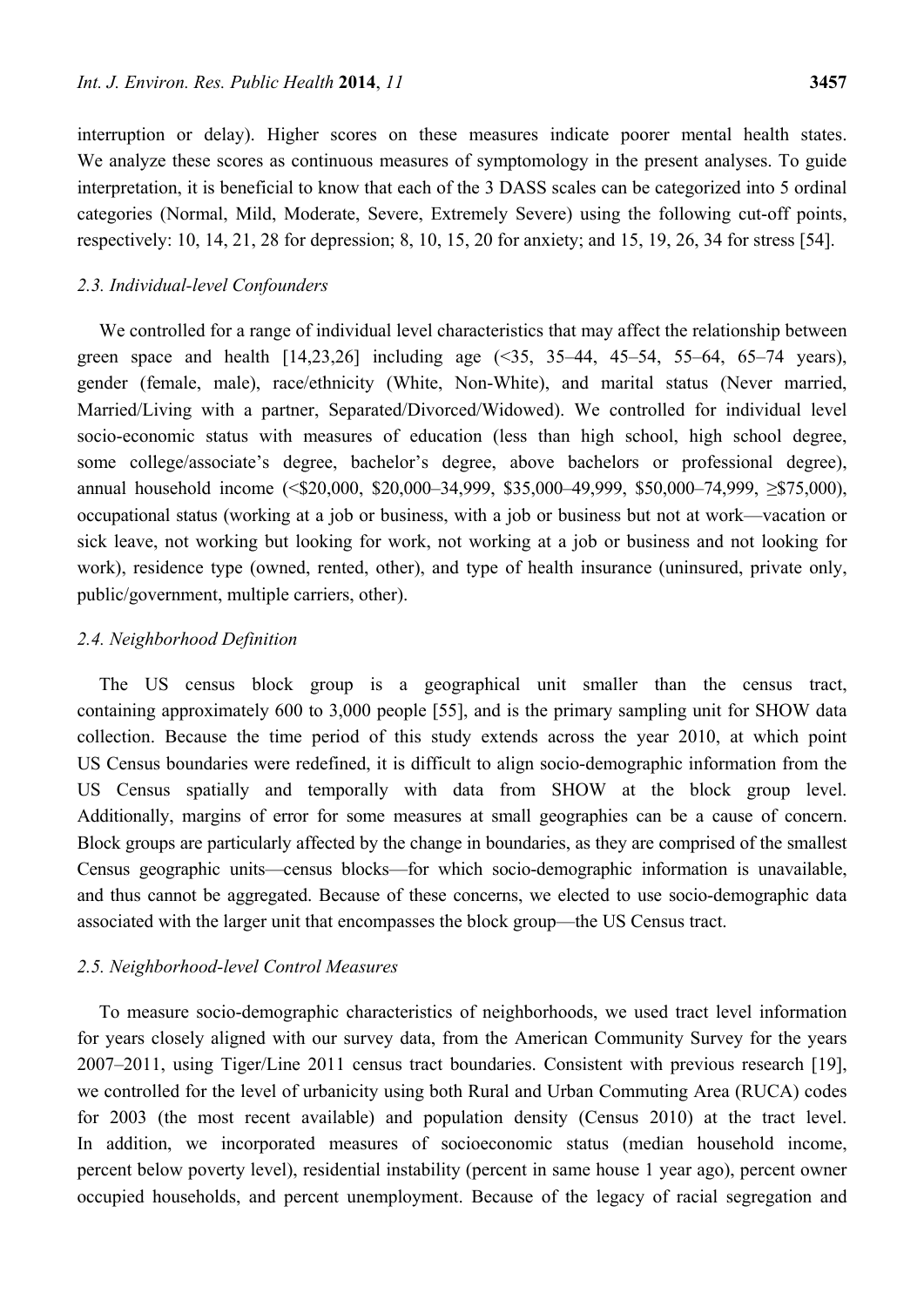close linkages among segregation and socioeconomic status in the US [56], we also incorporated a measure of residential racial segregation (percent African American).

#### *2.6. Level of "Greenness": NDVI*

Neighborhood greenness was operationalized using the normalized difference vegetation index (NDVI), which has been shown to be effective in capturing neighborhood greenness for epidemiologic purposes [57] and is a commonly used index of greenness because of its "simplicity, good sensitivity in vegetation changes and best dynamic range" [58]. NDVI was calculated per pixel in Erdas IMAGINE software using Landsat 5 satellite imagery for July 2009 at 30 m resolution**,** and the mean NDVI value was calculated for each SHOW Census Block Group using zonal statistics in Esri ArcGIS software [59]. Block group boundaries containing significant cloud cover were cropped to eliminate cloud-covered areas and water bodies were removed before calculating average NDVI values for each CBG. The results of the NDVI calculation and location of the SHOW census block groups that comprise the study area is shown in Figure 1. Higher values of the NDVI correspond to higher density of healthy vegetation. NDVI values can be loosely interpreted as follows: 0.1 or less = barren rock, sand or snow,  $0.2-0.5$  = sparse vegetation (shrubs, grassland),  $0.6-0.9$  = dense vegetation such as temperate and tropical rainforests and crops at peak growth stage) [60].



**Figure 1.** Normalized Difference Vegetation Index and SHOW Block Groups, Wisconsin, 2009.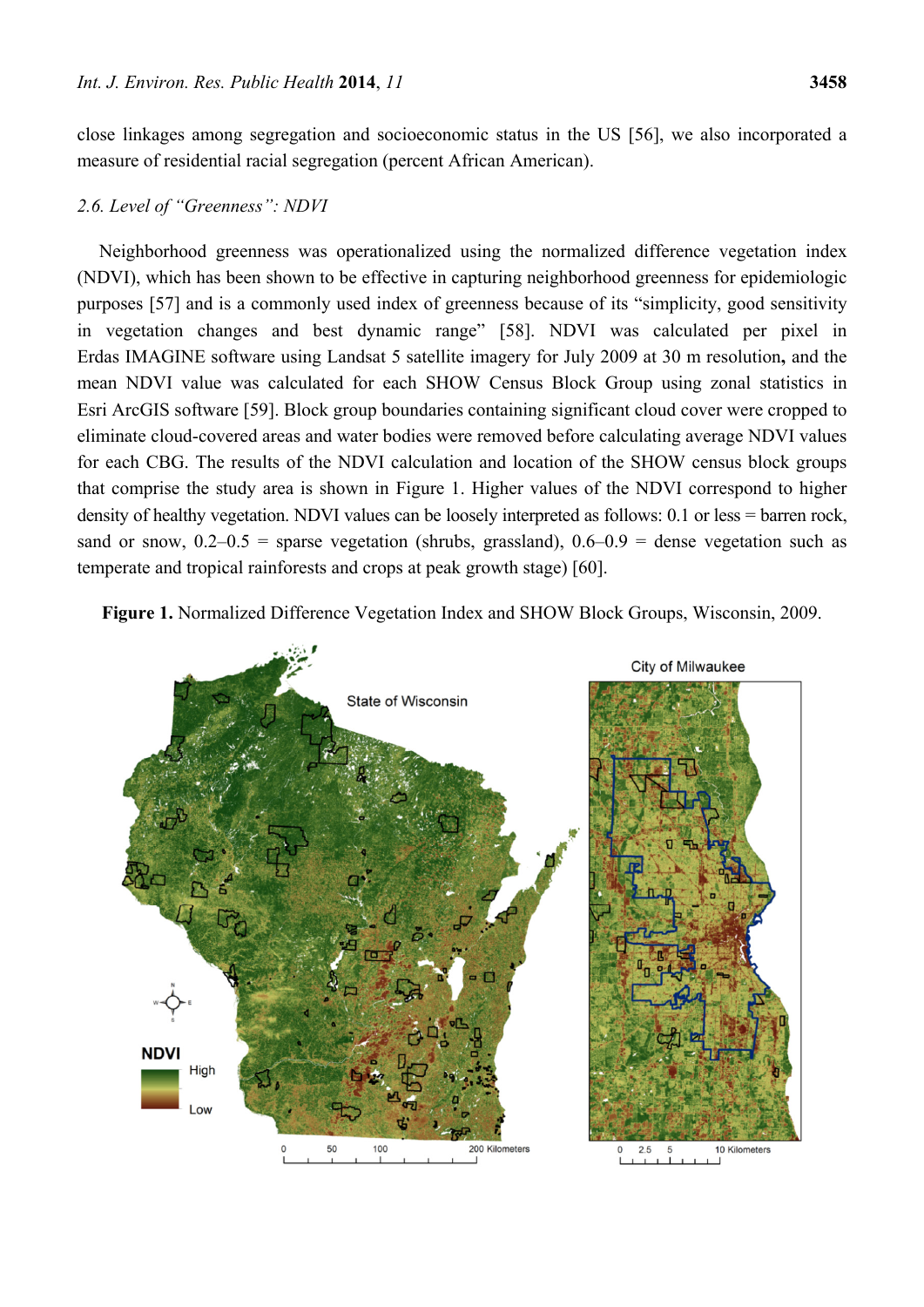#### *2.7. Percent Tree Canopy Coverage*

Tree canopy coverage was measured using 2001 Percent Tree Canopy data from the National Land Cover Database [61]. This is the most recent data readily available on Wisconsin tree canopy and is helpful in determining the independent influence of trees and the forested environments they represent, as opposed to greenness that may originate from agriculture or other land uses. The median percent tree canopy in SHOW census block groups is 10%; Figure 2 compares census block groups with 10% or more tree canopy to block groups with less than 10% canopy.



**Figure 2.** 2001 Proportion Tree Canopy and SHOW Block Groups.

## *2.8. Statistical Analysis*

All statistical analyses were undertaken in Stata SE/12 [62] and accounted for the SHOW survey design and population weights. Descriptive statistics were adjusted for the SHOW survey design and sampling weights (tabout command with svy option in STATA). Bivariate analyses compared all variables of interest between areas with less than 10% tree canopy or 10% or more tree canopy, as the median proportion tree canopy in the study area was 10%. Regression analyses were completed using survey data analysis commands available in Stata SE/12 (svy linearized: regress). Because our main green space predictors—NDVI and percent tree canopy—are highly correlated  $(r = 0.83)$ , we modeled each of the three outcomes using three different continuous measures of neighborhood greenness—NDVI, percent tree canopy, and average of NDVI and percent tree canopy. Multivariate linear regression models were adjusted for all individual level (age, gender, race and ethnicity, education, income,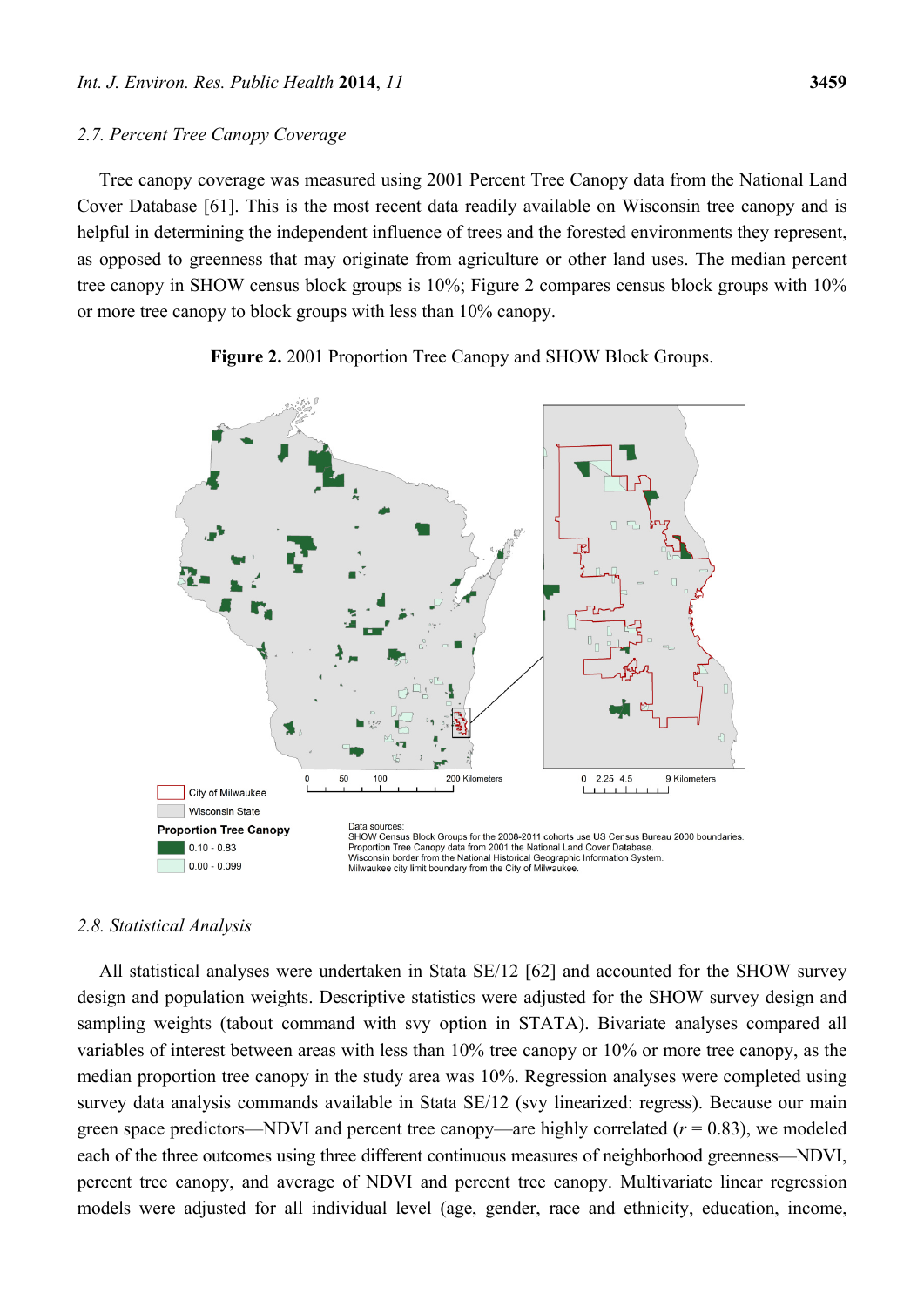marital status, insurance status) and neighborhood level (urbanicity/rurality, population density, education, instability, unemployment, poverty, housing tenure, percent African American, median household income) factors. In addition, models were adjusted for length of residence of the respondent in the neighborhood environment measured. Confounders were incorporated as dummy variables in regression analyses. Multicollinearity was assessed using a criterion of variance inflation factor >10, but no problems were detected.

## **3. Results and Discussion**

# *3.1. Sample Characteristics and Bivariate Analyses*

Sample characteristics and unadjusted, bivariate analyses are displayed in Table 1. Shorter length of residence was more common in neighborhoods with less than 10% tree canopy. Higher proportions of older age groups—particularly age group 55–64 years—lived in environments with more than 10% tree canopy, and higher proportions of younger age groups—particularly those under 44 years of age—lived in environments with less than 10% tree canopy. A higher proportion of individuals living in environments with less than 10% tree canopy were in the lowest income group, making less than \$20,000 per year. Marital status differed significantly, with higher proportions of individuals who had never married or were divorced/separated/widowed living in areas with less than 10% tree canopy.

|                                       | Less than $10\%$ | 10% or More | Total % | <i>p</i> -value |
|---------------------------------------|------------------|-------------|---------|-----------------|
| <b>Length of Residence (in years)</b> |                  |             |         | $Pr = 0.005$    |
| Less than 1 year                      | 13.9             | 7.7         | 10.9    |                 |
| $1-2$ Years                           | 15.5             | 11.5        | 13.6    |                 |
| More than 2 but Fewer than 5 Years    | 17.5             | 14.4        | 16.0    |                 |
| More than 5 but Fewer than 10 Years   | 16.0             | 17.0        | 16.5    |                 |
| More than 10 but Fewer than 20 Years  | 13.8             | 17.2        | 15.4    |                 |
| More than 20 but Fewer than 40 Years  | 10.6             | 12.3        | 11.4    |                 |
| More than 40 Years                    | 12.7             | 19.8        | 16.1    |                 |
| Age                                   |                  |             |         | $Pr = 0.004$    |
| <35                                   | 29.7             | 20.4        | 25.3    |                 |
| $35 - 44$                             | 23.1             | 18.5        | 20.9    |                 |
| $45 - 54$                             | 22.7             | 28.9        | 25.7    |                 |
| $55 - 64$                             | 15.2             | 19.8        | 17.4    |                 |
| $65 - 74$                             | 9.3              | 12.3        | 10.7    |                 |
| Gender                                |                  |             |         | $Pr = 0.291$    |
| Male                                  | 49.3             | 51.2        | 50.2    |                 |
| Female                                | 50.7             | 48.8        | 49.8    |                 |

| Table 1. Sample Characteristics by Percent Tree Canopy. |  |  |  |  |  |
|---------------------------------------------------------|--|--|--|--|--|
|---------------------------------------------------------|--|--|--|--|--|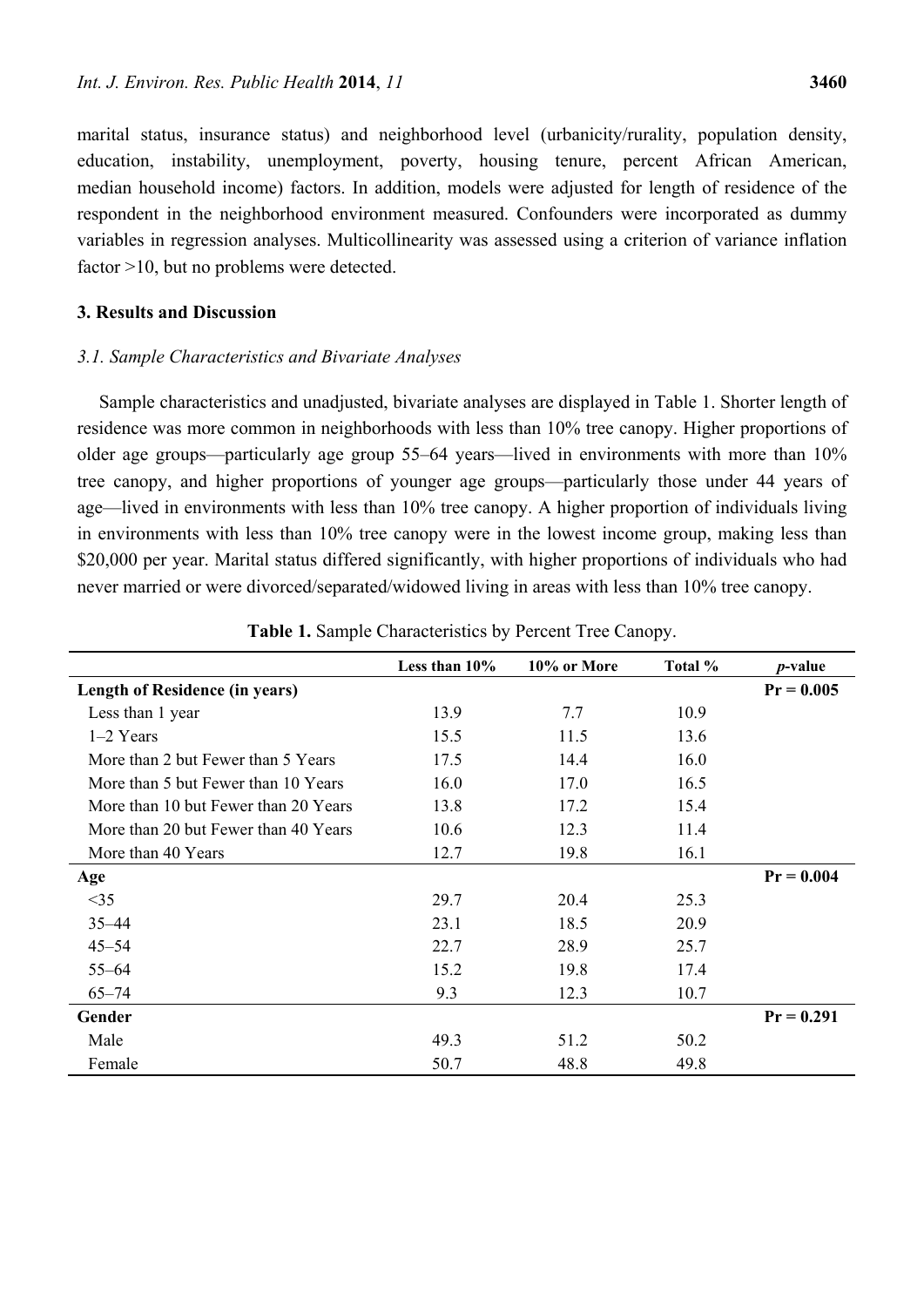|                                         | Less than 10% | 10% or More | Total % | $p$ -value   |
|-----------------------------------------|---------------|-------------|---------|--------------|
| <b>Race and Ethnicity</b>               |               |             |         | $Pr = 0.172$ |
| Non-Hispanic White                      | 84.4          | 88.8        | 86.5    |              |
| Non-white                               | 15.6          | 11.2        | 13.5    |              |
| <b>Educational Attainment</b>           |               |             |         | $Pr = 0.068$ |
| Less than High School                   | 9.1           | 5.6         | 7.4     |              |
| High School degree/GED                  | 18.3          | 23.1        | 20.6    |              |
| Some post-secondary                     | 39.1          | 38.4        | 38.8    |              |
| Bachelor's degree                       | 23.9          | 21.1        | 22.6    |              |
| Post-graduate work                      | 9.6           | 9.6         | 10.6    |              |
| Missing                                 | 0.0           | 0.2         | 0.1     |              |
| <b>Household Income</b>                 |               |             |         | $Pr = 0.007$ |
| $<$ \$20,000                            | 18.3          | 9.0         | 13.8    |              |
| \$20,000-34,999                         | 15.2          | 15.8        | 15.5    |              |
| \$35,000-49,999                         | 13.1          | 15.5        | 14.3    |              |
| \$50,000-74,999                         | 20.7          | 22.5        | 21.5    |              |
| $$75,000+$                              | 28.1          | 34.4        | 31.1    |              |
| Missing                                 | 4.6           | 2.9         | 3.8     |              |
| <b>Marital Status</b>                   |               |             |         | $Pr = 0.000$ |
| Never married                           | 22.8          | 10.7        | 17      |              |
| Married or living with partner          | 61.1          | 77.2        | 68.8    |              |
| Divorced, Separated or widowed          | 16.1          | 11.7        | 14      |              |
| Missing                                 | 0.0           | 0.4         | 0.2     |              |
| <b>Occupational Status</b>              |               |             |         | $Pr = 0.195$ |
| Working                                 | 63.4          | 69.1        | 66.1    |              |
| With a job or business, but not at work | 5.1           | 4.3         | 4.7     |              |
| Not working but looking for work        | 8.7           | 6.3         | 7.6     |              |
| Not working and not looking for work    | 22.7          | 20.1        | 21.5    |              |
| Missing                                 | 0.1           | 0.3         | 0.2     |              |
| <b>Insurance Type</b>                   |               |             |         | $Pr = 0.025$ |
| Uninsured                               | 7.5           | 7.2         | 7.4     |              |
| Private                                 | 61.9          | 66.8        | 64.2    |              |
| Public                                  | 13.3          | 7.4         | 10.5    |              |
| Multiple                                | 16.0          | 16.6        | 16.3    |              |
| Other                                   | 0.8           | 1.7         | 1.2     |              |
| Missing                                 | 0.5           | 0.3         | 0.4     |              |
| <b>DASS Depression Score (mean, CI)</b> | 5.8           | 4.5         | 5.2     | $Pr = 0.003$ |
| <b>DASS Anxiety Score (mean, CI)</b>    | 3.3           | 2.7         | 3.0     | $Pr = 0.012$ |
| <b>DASS Stress Score (mean, CI)</b>     | 7.8           | 6.9         | 7.4     | $Pr = 0.015$ |

**Table 1.** *Cont.* 

Higher proportions of publicly insured and lower proportions of privately insured individuals lived in areas with less than 10% tree canopy. Race and ethnicity, educational attainment, and occupational status were not significantly different between the two types of environments. Continuous scores for depression, anxiety and stress differed significantly, with higher levels of each reported in areas with less than 10% tree canopy.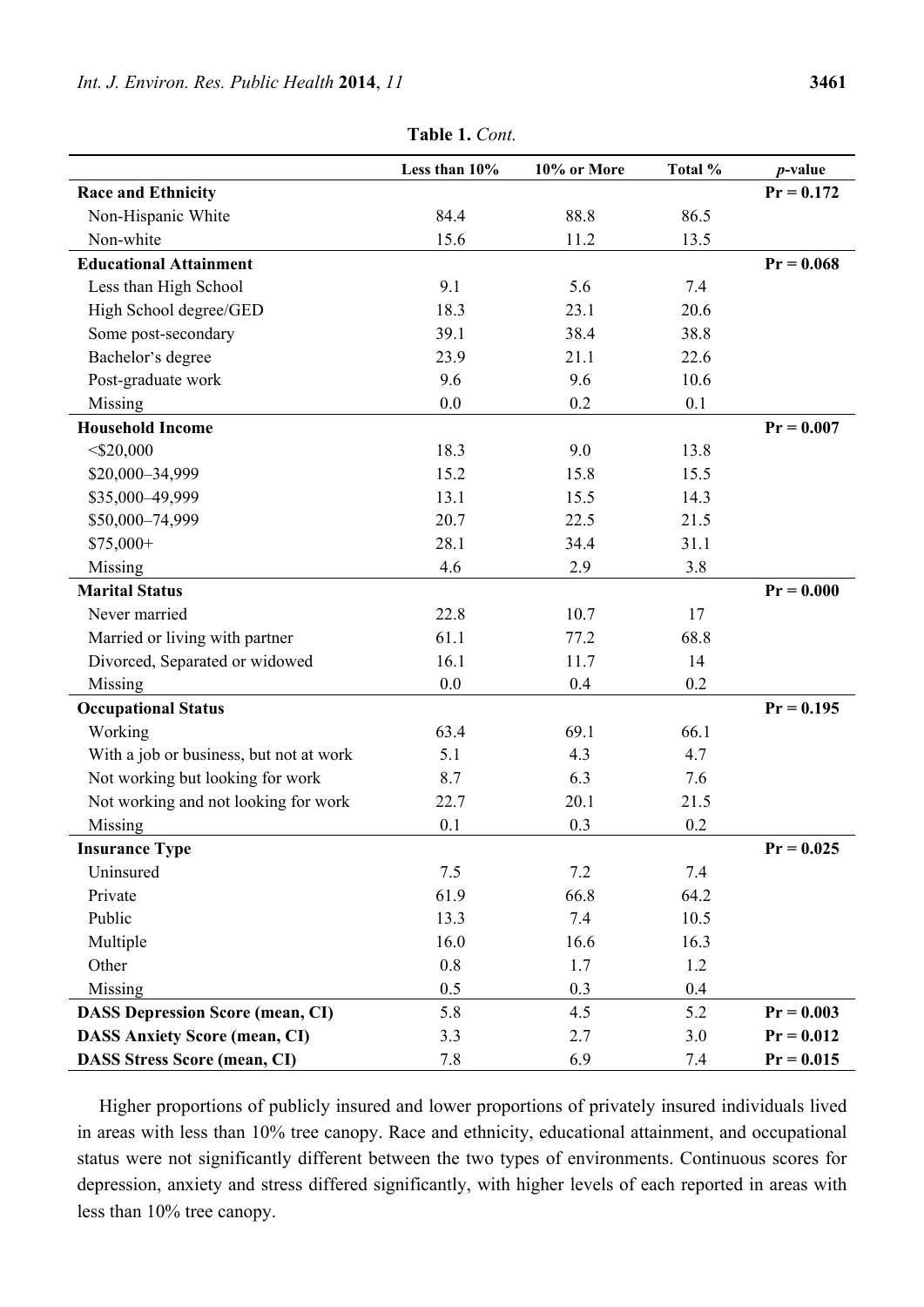## *3.2. Models*

Results indicated a largely consistent finding that higher levels of neighborhood green space are associated with better mental health outcomes, when considering a range of possible confounding factors. Results from analyses examining proportion tree canopy are presented in Table 2; full results from all models are included in Supplementary Materials. Findings were largely consistent across the three green space measures. Models are adjusted for all individual and neighborhood level characteristics displayed.

**Table 2.** Multivariate Linear Regression Models Linking Neighborhood Green Space to Mental Health **§** .

| <b>Variables</b>                      | <b>Depression</b> | <b>Anxiety</b> | <b>Stress</b> |
|---------------------------------------|-------------------|----------------|---------------|
| <b>Length of Residence</b>            |                   |                |               |
| Less than 1 Year in Current Residence | Referent          | Referent       | Referent      |
|                                       | $-1.573$          | $-0.708$       | 0.049         |
| $1-2$ Years                           | (0.927)           | (0.489)        | (0.836)       |
| More than 2 but Fewer than 5 Years    | $-1.355$          | $-0.601$       | $-0.208$      |
|                                       | (0.949)           | (0.462)        | (0.761)       |
| More than 5 but Fewer than 10 Years   | $-1.400$          | $-0.676$       | $-0.947$      |
|                                       | (1.038)           | (0.533)        | (0.859)       |
| More than 10 but Fewer than 20 Years  | $-1.672$          | $-0.978$       | $-0.323$      |
|                                       | (0.967)           | (0.521)        | (0.887)       |
|                                       | $-1.207$          | $-0.696$       | $-0.416$      |
| More than 20 but Fewer than 40 Years  | (1.057)           | (0.554)        | (0.862)       |
|                                       | $-1.704$          | $-0.817$       | $-0.971$      |
| More than 40 Years                    | (0.953)           | (0.442)        | (0.786)       |
| Age                                   |                   |                |               |
| Age 21 to 34                          | Referent          | Referent       | Referent      |
|                                       | 1.376             | 0.146          | 0.350         |
| Age 35 to 44                          | (0.834)           | (0.418)        | (0.709)       |
|                                       | 1.076             | $-0.114$       | $-1.185$      |
| Age 45 to 54                          | (0.612)           | (0.393)        | $(0.556)$ *   |
|                                       | $-0.434$          | $-0.444$       | $-2.669$      |
| Age 55 to 64                          | (0.659)           | (0.403)        | $(0.536)$ **  |
|                                       | $-5.308$          | $-2.833$       | $-6.166$      |
| Age 65 to 74                          | $(1.063)$ **      | $(0.581)$ **   | $(0.805)$ **  |
| <b>Sex</b>                            |                   |                |               |
| Male                                  | Referent          | Referent       | Referent      |
| Female                                | $-0.852$          | $-0.163$       | 0.185         |
|                                       | $(0.398)$ *       | (0.262)        | (0.398)       |
| <b>Race and Ethnicity</b>             |                   |                |               |
| Non-Hispanic White                    | Referent          | Referent       | Referent      |
|                                       | $-2.225$          | $-0.409$       | $-2.328$      |
| Other Race/Ethnicity                  | $(0.657)$ **      | (0.419)        | $(0.638)$ **  |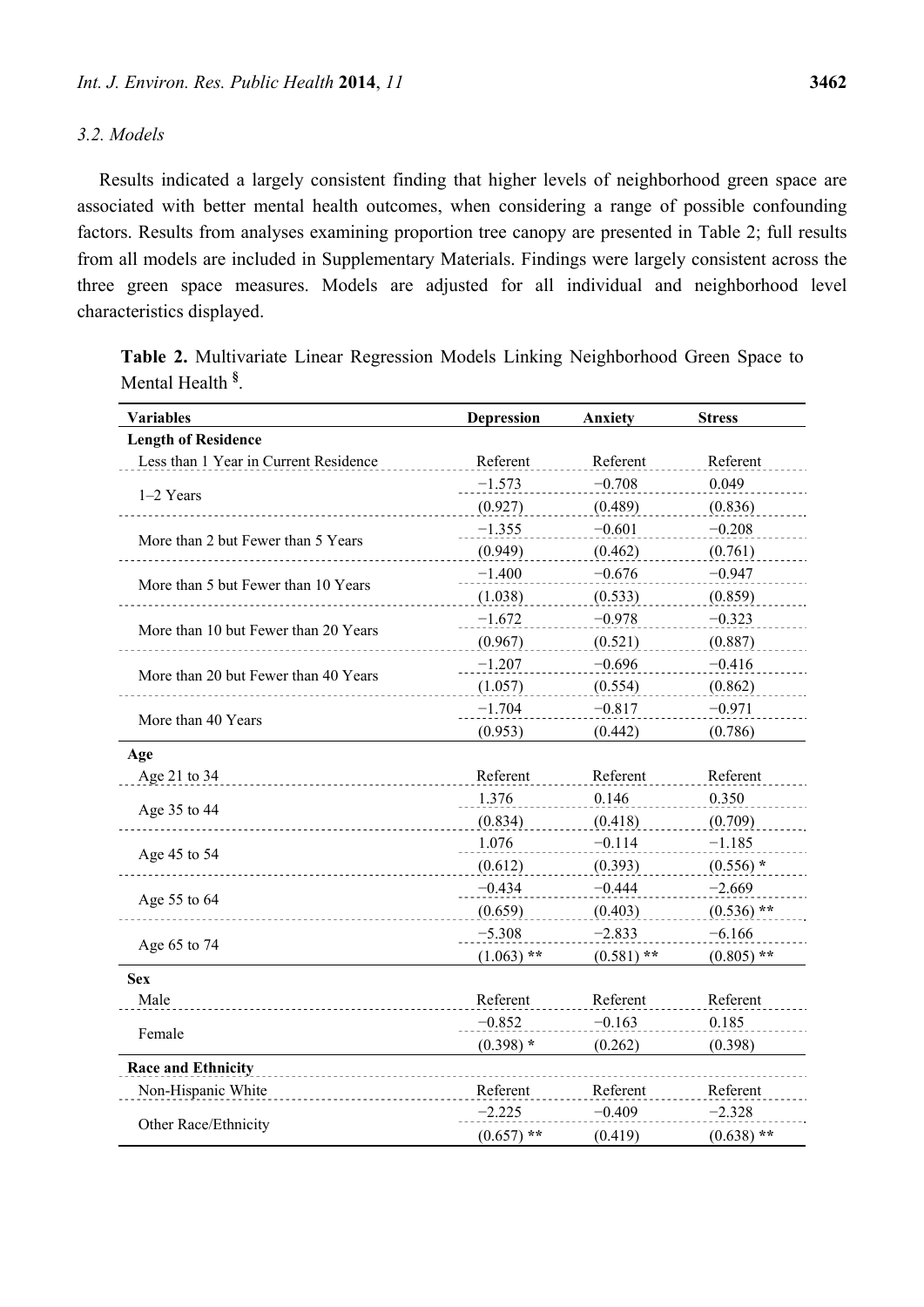| <b>Variables</b>                    | <b>Depression</b> | Anxiety      | <b>Stress</b> |
|-------------------------------------|-------------------|--------------|---------------|
| <b>Education</b>                    |                   |              |               |
|                                     | 0.069             | 1.174        | 0.433         |
| Less than High School Degree        | (0.671)           | (0.636)      | (0.693)       |
|                                     | 0.256             | 0.434        | $-0.067$      |
| High School Degree or GED           | (0.594)           | (0.327)      | (0.496)       |
| Some College                        | Referent          | Referent     | Referent      |
|                                     | $-0.337$          | $-0.155$     | 0.063         |
| Bachelor's Degree                   | (0.450)           | (0.250)      | (0.513)       |
|                                     | $-0.791$          | $-0.626$     | $-0.436$      |
| Post-graduate Education             | (0.424)           | $(0.254)$ *  | (0.535)       |
| <b>Income</b>                       |                   |              |               |
|                                     | 2.122             | 1.019        | 1.714         |
| Less than $$20,000$                 | $(0.897)$ *       | $(0.499)$ *  | $(0.653)$ **  |
|                                     | 1.193             | 0.797        | 0.583         |
| \$20,000-\$34,999                   | (0.769)           | (0.496)      | (0.714)       |
|                                     | 0.910             | 0.445        | 0.519         |
| \$35,000-\$49,999                   | (0.600)           | (0.382)      | (0.617)       |
|                                     | 0.726             | 0.389        | 0.648         |
| \$50,000-\$74,999                   | (0.568)           | (0.295)      | (0.464)       |
| \$75,000 or more                    | Referent          | Referent     | Referent      |
| <b>Marital Status</b>               |                   |              |               |
| Married                             | Referent          | Referent     | Referent      |
|                                     | $-0.476$          | $-0.281$     | $-1.984$      |
| Never married                       | (0.625)           | (0.411)      | $(0.535)$ **  |
|                                     | 1.221             | 0.677        | $-0.051$      |
| Divorced, Separated or Widowed      | (0.634)           | (0.346)      | (0.522)       |
| <b>Employment Status</b>            |                   |              |               |
| Employed                            | Referent          | Referent     | Referent      |
|                                     | 0.455             | 0.504        | 0.709         |
| With Job/Business, but Not at Work  | (0.673)           | (0.422)      | (0.987)       |
|                                     | 2.357             | 0.675        | 1.321         |
| Unemployed and Looking for Work     | (1.322)           | (0.720)      | (1.184)       |
|                                     | 2.407             | 1.274        | 1.207         |
| Unemployed and Not Looking for Work | $(0.651)$ **      | $(0.365)$ ** | $(0.537)$ *   |
| <b>Insurance Status</b>             |                   |              |               |
| Privately Insured                   | Referent          | Referent     | Referent      |
|                                     | 2.054             | 0.487        | 1.486         |
| Uninsured                           | $(0.956)$ *       | (0.625)      | (0.936)       |
|                                     | 2.111             | 0.926        | 2.529         |
| Publicly Insured                    | $(0.928)$ *       | (0.508)      | $(0.915)$ **  |
|                                     | 3.976             | 1.974        | 2.792         |
| Multiple Sources of Insurance       | $(1.192)$ **      | $(0.493)$ ** | $(0.675)$ **  |
|                                     | 3.957             | 3.151        | 4.493         |
| Other Insurance                     | (2.133)           | (1.650)      | $(1.728)$ *   |

**Table 2.** *Cont.*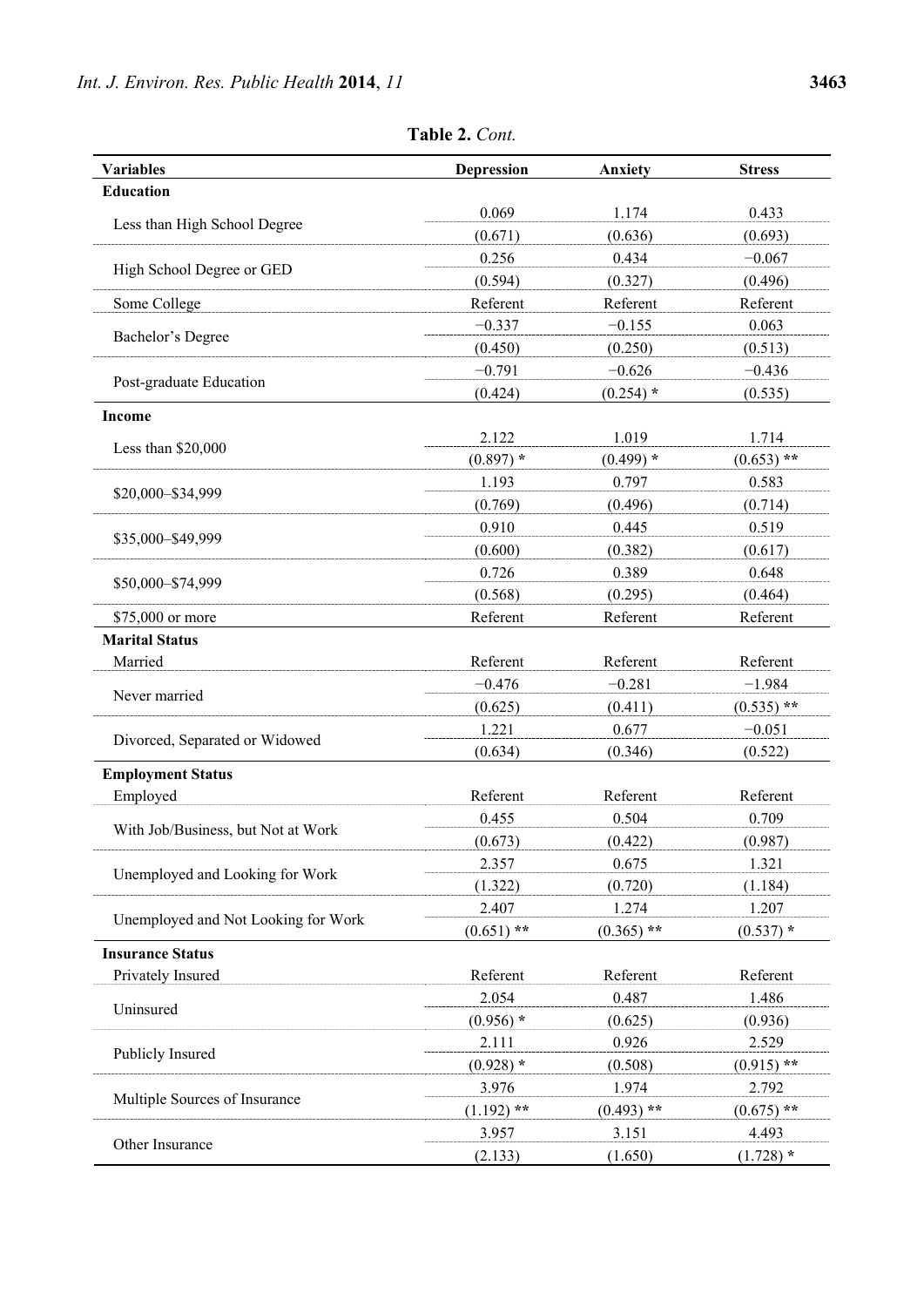| <b>Variables</b>                                              | <b>Depression</b> | <b>Anxiety</b> | <b>Stress</b> |
|---------------------------------------------------------------|-------------------|----------------|---------------|
| <b>Urbanicity/Rurality</b>                                    |                   |                |               |
| Metropolitan                                                  | Referent          | Referent       | Referent      |
|                                                               | 1.819             | 0.492          | 1.047         |
| Micropolitan                                                  | $(0.599)$ **      | (0.351)        | $(0.480)$ *   |
|                                                               | 0.664             | 0.546          | 0.065         |
| Small Town                                                    | (0.517)           | (0.396)        | (0.630)       |
|                                                               | 2.773             | 0.719          | 1.014         |
| Rural                                                         | $(1.008)$ **      | $(0.347)$ *    | (0.548)       |
|                                                               | $-181.002$        | $-140.529$     | $-142.133$    |
| <b>Population Density</b>                                     | (175.877)         | (123.875)      | (187.016)     |
| Proportion Tract Population with High School Degree or Higher | $-0.015$          | $-0.032$       | $-0.023$      |
| Education                                                     | (0.043)           | (0.030)        | (0.038)       |
| Proportion Tract Population Living in Same House              | $-0.020$          | $-0.017$       | $-0.041$      |
| 1 Year Ago                                                    | (0.029)           | (0.021)        | (0.028)       |
|                                                               | 0.169             | 0.204          | 0.272         |
| Proportion Tract Population Unemployed                        | (0.121)           | $(0.086)$ *    | $(0.105)$ *   |
|                                                               | $-0.067$          | $-0.017$       | $-0.037$      |
| Proportion Tract Population in Poverty                        | (0.042)           | (0.029)        | (0.041)       |
|                                                               | $-0.042$          | $-0.012$       | 0.006         |
| Proportion Tract Housing Owner-Occupied                       | $(0.019)$ *       | (0.013)        | (0.019)       |
|                                                               | 0.037             | 0.035          | 0.031         |
| Proportion Tract Population Black or African American         | $(0.017)$ *       | $(0.014)$ *    | (0.016)       |
|                                                               | 0.048             | 0.025          | 0.014         |
| Median Household Income (in \$1000)                           | $(0.019)$ *       | (0.014)        | (0.019)       |
|                                                               | $-4.020$          | $-1.093$       | $-2.193$      |
| <b>Proportion Tree Canopy</b>                                 | $(1.172)$ **      | (0.558)        | $(1.043)$ *   |
| $R^2$                                                         | 0.16              | 0.15           | 0.12          |
| $\boldsymbol{N}$                                              | 2,167             | 2,166          | 2,167         |

**Table 2.** *Cont.*

Notes: \*  $p < 0.05$ ; \*\*  $p < 0.01$ ;  $\frac{1}{2}$  Numbers in the table represent the adjusted linear regression coefficient (in depression, anxiety, or stress score units) and its standard errors (in parenthesis) comparing each category to the referent category—adjusting for all the variables in the table.

# 3.2.1. Individual Characteristics

As shown in Table 2, a number of socio-demographic factors are associated with mental health outcomes in Wisconsin. Coefficients can be interpreted as the difference in the mental health score given a one unit increase in the independent variable, meaning that negative coefficients represent better mental health, while positive coefficients indicate poorer mental health. Older age was associated with lower levels of depression, anxiety and stress. Gender was significant only for depression, with females being slightly but significantly less likely to report depressive symptomology. When compared to non-Hispanic whites, individuals of other racial and ethnic categories reported fewer symptoms of depression and stress, while there was no association between race/ethnicity and anxiety levels.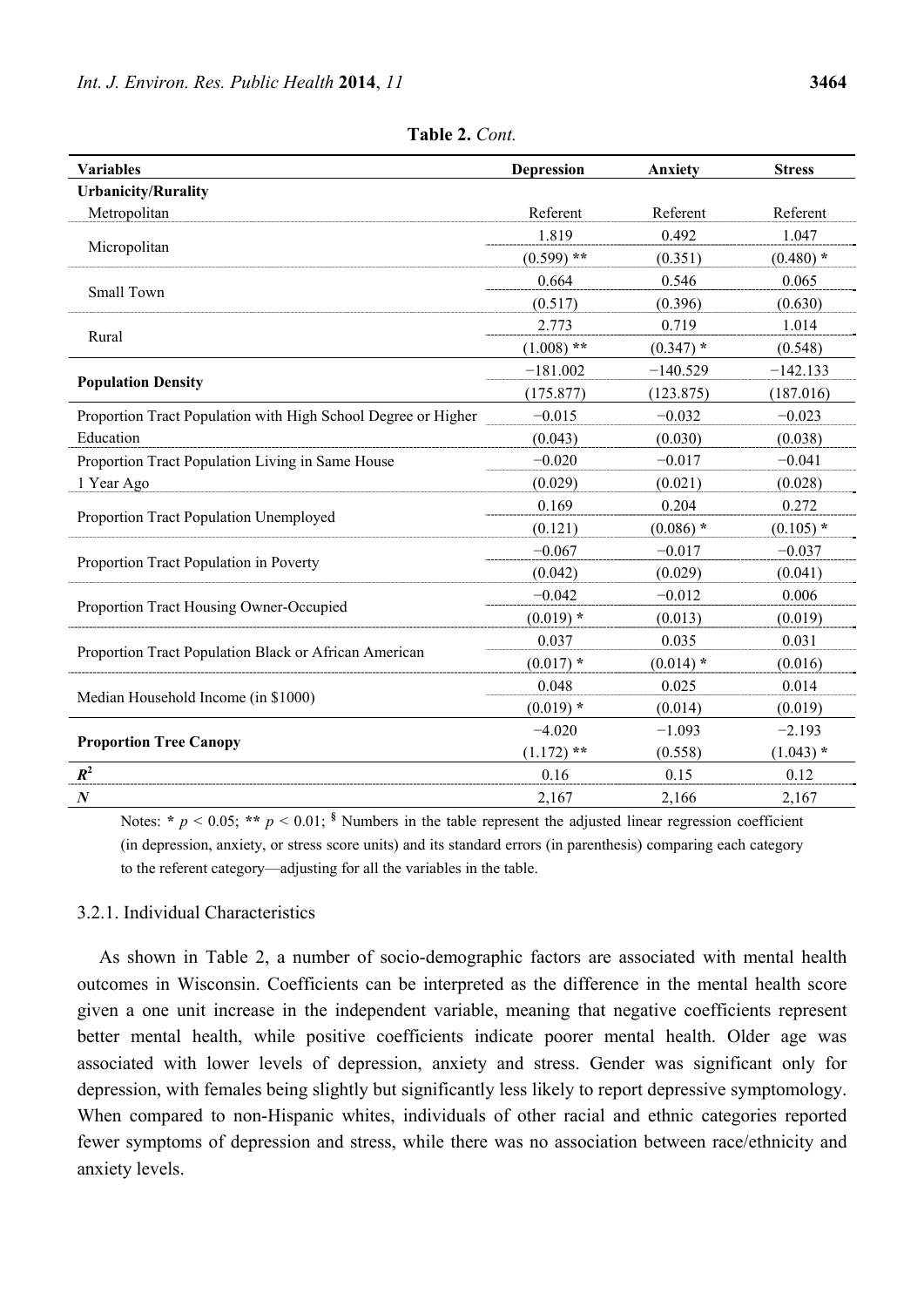Educational attainment was only associated with anxiety, with evidence of a gradient effect, with individuals with less than a high school education reporting more anxiety and individuals with post-graduate education reporting less anxiety compared to a reference group of respondents who had some education post-high school but had not acquired a college degree. Income was related to all three mental health outcomes, with those making less than \$20,000 per year reporting more symptoms than those making \$75,000 or more per year.

Those who had never been married reported lower levels of stress; some evidence suggested that those who were divorced, separated or widowed experienced more symptoms of depression. Those uninsured, publicly insured, or with multiple sources of insurance reported more symptoms of depression than those privately insured. Only those with multiple sources of insurance reported significantly higher levels of anxiety. Those publicly insured, with multiple sources of insurance, or "other" sources reported higher levels of stress.

## 3.2.2. Neighborhood Characteristics

Several neighborhood environmental factors were associated with poor mental health symptomology. Compared to a metropolitan reference group, individuals living in micropolitan settings reported higher levels of symptomology for depression and stress. In addition, those in rural areas reported higher levels of depression and anxiety. Higher neighborhood unemployment was associated with higher levels of anxiety and stress, while higher median household income was associated with higher levels of depression. Higher levels of residential racial segregation were also associated with depression, anxiety and stress. Higher proportions of owner occupied housing were associated with lower levels of depression. Population density, proportion with high school degree, residential instability, and poverty were not associated with any of the outcomes examined. Length of residence in a neighborhood was not significant in any of the models.

Neighborhood green space was consistently associated with lower levels of depression, anxiety and stress, when controlling for all individual and neighborhood characteristics, as displayed in Table 2. Depression showed the strongest relationship, with all three measures of greenspace significant, and depressive symptoms ranging from −4.02 to −5.515 lower for those in the greenest environment compared to those in the least green environment. Two of the three measures of green space were associated with significantly lower levels of stress and anxiety, with smaller differences in symptomology as compared to depression.

To enhance interpretability of our findings, we present coefficients illustrating the difference in symptom levels for a 25% change in greenspace in Table 3 (adjusting for the all the same variables in Table 2). A 25% increase in the proportion of tree canopy in a neighborhood is associated with a decrease in the DASS score for depression of approximately 1 point.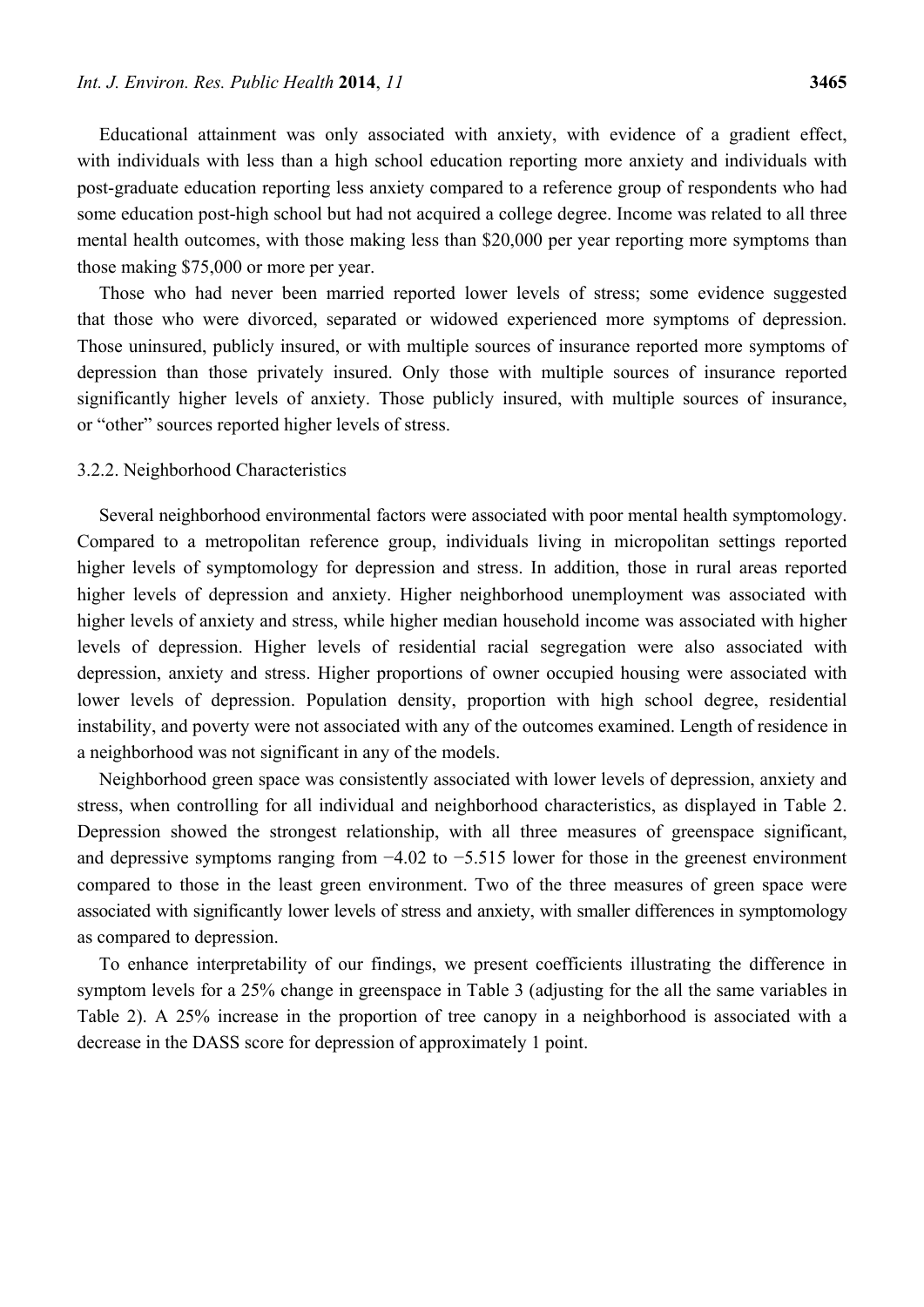|                                               | Table 3. Difference in Symptoms of Depression, Anxiety and Stress Associated with 25% |
|-----------------------------------------------|---------------------------------------------------------------------------------------|
| More Neighborhood Green Space <sup>§§</sup> . |                                                                                       |

| <b>Green Space Measure</b>   | <b>Depression</b>                                      | Anxiety           | <b>Stress</b>     |
|------------------------------|--------------------------------------------------------|-------------------|-------------------|
| 25% More Tree Canopy         | $-1.005(0.293)$ **                                     | $-0.273(0.139)$   | $-0.548(0.261)$ * |
| 25% Higher NDVI              | $-1.369(0.464)$ **                                     | $-0.512(0.227)$ * | $-0.701(0.432)$   |
| 25% More Greenspace          |                                                        |                   |                   |
| (NDVI & Tree Canopy Average) | $-1.379(0.397)$ ** $-0.427(0.185)$ * $-0.735(0.349)$ * |                   |                   |

Notes: \*  $p \le 0.05$ ; \*\*  $p \le 0.01$ ; <sup>§§</sup> Numbers in the table represent the adjusted linear regression coefficient (in depression, anxiety, or stress score units) and its standard errors (in parenthesis)—adjusting for all the variables displayed in Table 2.

## **4. Conclusions**

We found in our sample that higher levels of neighborhood green space correspond to better mental health outcomes, when controlling for a wide range of confounding factors. The associations between green space and mental health are significant and sizeable and persist with different measurement techniques. Furthermore, the estimated effect of environmental green space is similar in magnitude to that of other well-known and studied contributors to symptomology for depression, anxiety and stress. For example, results indicate that the difference in depressive symptoms between an individual living in an environment with no tree canopy and an environment with 100% tree canopy is larger than the difference in symptoms associated with an individual who is uninsured compared to an individual with private insurance.

This study also revealed interesting differences in access to percentage of tree canopy based on demographic variations in population length of residence, age, income, marital status, and insurance type. Our multivariate adjusted results highlight that those from lower income brackets and without private health insurance experience greater anxiety, stress, and depression, thus supporting the notion that low socioeconomic populations could benefit more from increased exposure to green space [19]. This study found a higher percentage of tree canopy and more positive mental health among populations age 55 and older. In other literature, older populations have been identified along with individuals of low socioeconomic status as being vulnerable and likely to reap increased benefits from green space based on increased time spent in their neighborhoods [19]. In this study, it appears that younger adults may currently experience greater need to receive the mental health benefits conferred by greener environments. Future research should continue to explore how demographic characteristics such as race, age, and income contribute to both access to green space and mental health benefits of green spaces.

Another important contribution of this study is the examination of neighborhood environmental factors other than green space. The correlation between higher unemployment levels and greater anxiety and stress and the correlation between higher levels of residential segregation and increased anxiety, stress, and depression support the need for research on "greening" and other neighborhood strategies to counteract spatial aspects of socioeconomic disadvantage [7,16,19,56,63]. Our finding of higher levels of depression among rural populations highlights potential benefits of environmental green spaces for diverse populations and motivates the expansion of green space research to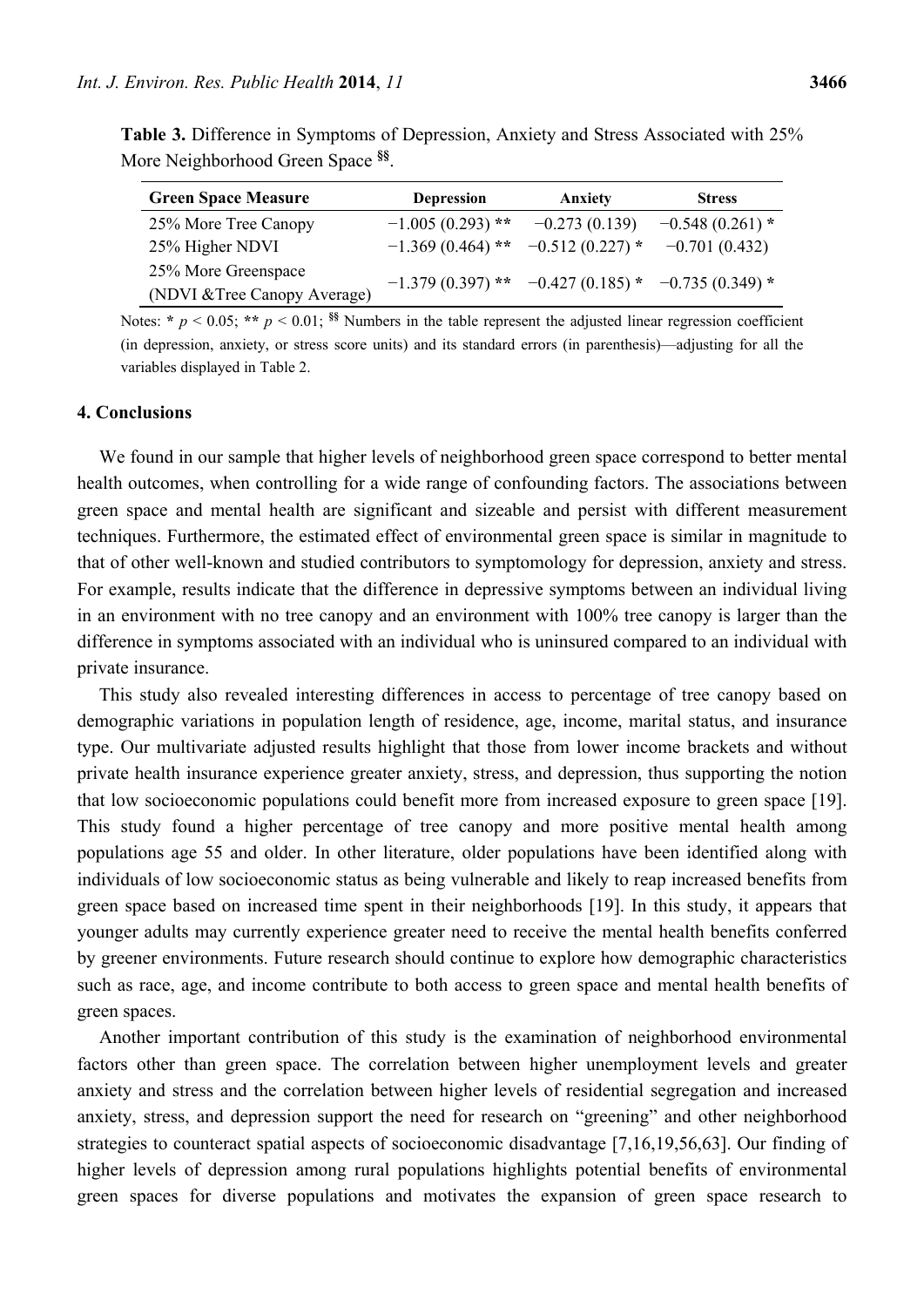non-urban environments, as well as the examination of benefits by socio-demographic and economic characteristics of residents.

Strengths of this study include the population-based sample, the use of state-of-the art and detailed measures of green space, the use of well-known and validated outcome measures (DASS instruments), and the consideration of a large number of covariates to control for confounding influences. Several potential limitations of this study are worth considering. SHOW data are based on self-reported health outcomes and non-response might introduce selection bias. The use of SHOW data from 2008–2011 with satellite data from 2009 and tree canopy data from 2001 might introduce some error stemming from temporal misalignment between survey responses and neighborhood greenness. We limited NDVI analyses to 2009 due to the availability of images that were not significantly affected by cloud cover. As NDVI calculations for 2009 and percent tree canopy for 2001 are highly correlated  $(r = 0.83)$ , we assume that temporal misalignment does not alter the results of the study significantly. Similarly, the unavailability of Census Block Group information and resultant use of Census Tract data for estimating neighborhood socioeconomic characteristics may introduce some error stemming from spatial misalignment of predictors and outcomes.

A final and important limitation is the problem of reverse causality or neighborhood selection bias, whereby it is possible that associations found could in part be attributable to populations with fewer mental health problems moving into greener environments, given that this is a cross-sectional study [64]. While this possibility cannot be ruled out, the body of evidence, including experimental work, linking exposure to green space and nature to mental health benefits provides strong support for a causal relationship between greenspace and mental health, which should be further investigated. In addition, we controlled for length of residence in the neighborhood to reduce the impact of neighborhood selection bias.

Previous work has identified "a positive relation between perceived general health and both agricultural green and natural green in a person's living environment" [19]. Building upon this previous work, we contribute, to our knowledge, the first investigation of the relationships between green space and mental health in a study area that includes urban and rural landscapes common across the United States. Our work indicates that "greening" could be considered a potentially low cost, high return investment among urban and regional planners to positively influence population mental health. Further, it is know that mental health conditions such as stress, anxiety and depression can be associated with a myriad of other adverse health conditions, missed days of work and low productivity, indicating the benefits of such a strategy could be diverse and numerous. More research in this area is needed, particularly as some have suggested the potentially negative aspects of greener environments, including their association with sprawl and possibly diseases associated with sedentary behaviors encouraged by car dependent environments [48].

Given an evidence base suggesting associations between environmental green space and both physical and mental health outcomes in non-US settings, this work provides further evidence to support neighborhood level greening as a potentially important intervention for improving health and reducing persistent disparities. Furthermore, because of significant and persistent patterns of place-based health inequities associated with the history of residential racial segregation in the US, which often coincide with adverse social and build environments, there is a great need for continued research examining greening as a population health intervention in the US.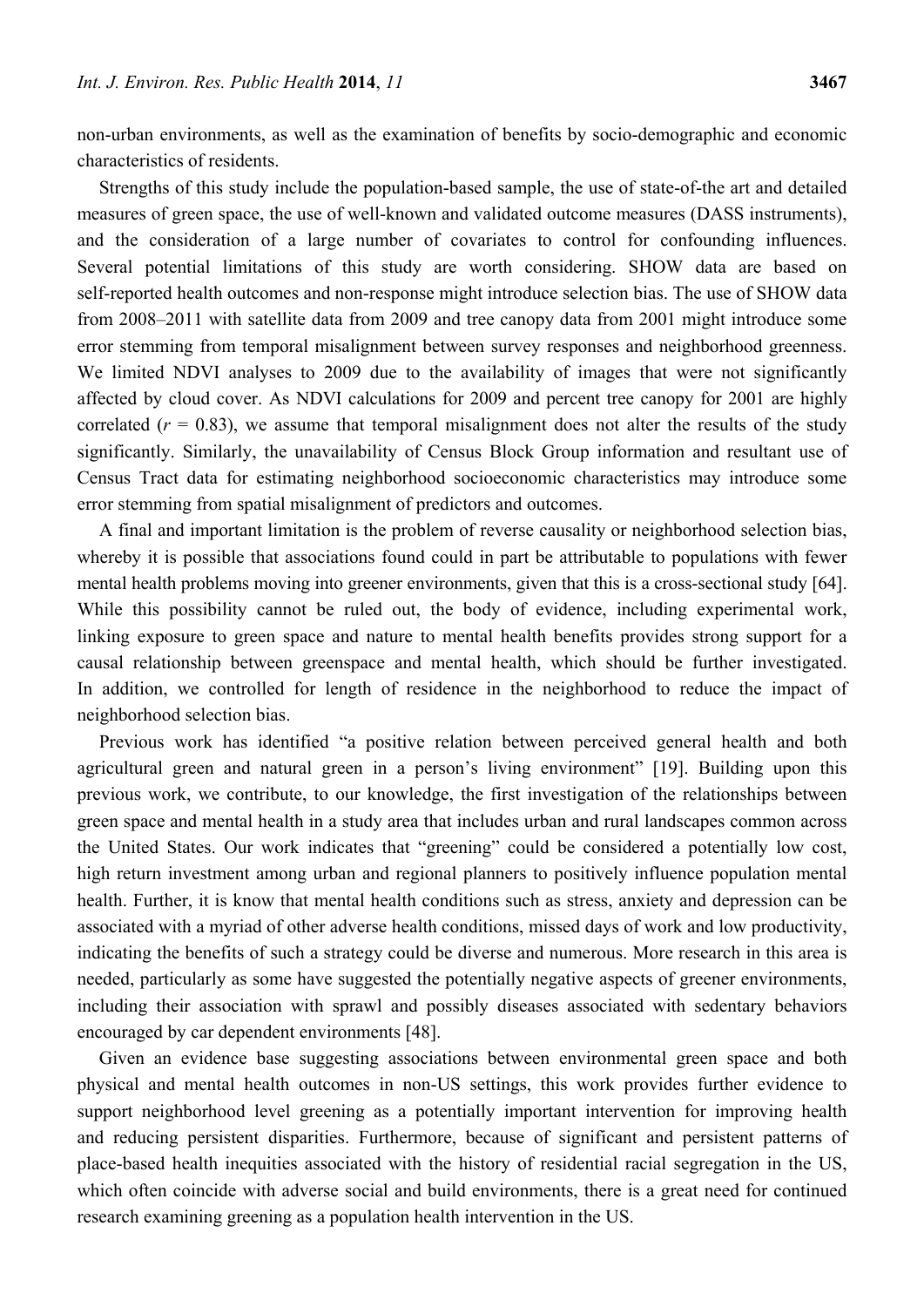This work was supported in part by the Clinical & Translational Science Institute of Southeast Wisconsin: NIH UL1RR031973. The Survey of the Health of Wisconsin project is supported by the University of Wisconsin's (UW) Wisconsin Partnership Program (06012009), the National Institutes of Health, National Heart, Lung and Blood Institute (1RC2HL101468-01), and the UW Institute for Clinical and Translational Research (KL2-RR025012). We would like to thank all members of the SHOW administrative, field and scientific staff for their significant and meaningful contributions to this project.

# **Author Contributions**

Kirsten M. M. Beyer conceived of the study and led data analysis and manuscript writing. Andrea Kaltenbach derived measures of green space and contributed to manuscript writing. Aniko Szabo guided statistical analysis and contributed to manuscript writing. Sandra Bogar contributed to manuscript writing. F. Javier Nieto and Kristen M. Malecki lead Survey of the Health of Wisconsin data collection and contributed to manuscript writing.

## **Conflicts of Interest**

The authors declare no conflict of interest.

# **References**

- 1. Taylor, A.F.; Kuo, F.E. Children with attention deficits concentrate better after walk in the park. *JAD* **2009**, *12*, 402–409.
- 2. Kaplan, S. The restorative benefits of nature: Toward an integrative framework. *J. Environ. Psychol.* **1995**, *15*, 169–182.
- 3. Berman, M.G.; Kross, E.; Krpan, K.M.; Askren, M.K.; Burson, A.; Deldin, P.J.; Kaplan, S.; Sherdell, L.; Gotlib, I.H.; Jonides, J. Interacting with nature improves cognition and affect for individuals with depression. *JAD* **2012**, *140*, 300–305.
- 4. Berman, M.G.; Jonides, J.; Kaplan, S. The cognitive benefits of interacting with nature. *Psychol. Sci.* **2008**, *19*, 1207–1212.
- 5. Hartig, T.; Evans, G.W.; Jamner, L.D.; Davis, D.S.; Gärling, T. Tracking restoration in natural and urban field settings. *J. Environ. Psychol*. **2003**, *23*, 109–123.
- 6. Hartig, T.; Mang, M.; Evans, G.W. Restorative effects of natural environment experiences. *Environ. Behav.* **1991**, *23*, 3–26.
- 7. Hartig, T. Green space, psychological restoration, and health inequality. *Lancet* **2008**, *372*, 1614–1615.
- 8. Roe, J.J.; Thompson, C.W.; Aspinall, P.A.; Brewer, M.J.; Duff, E.I.; Miller, D.; Mitchell, R.; Clow, A. Green space and stress: Evidence from cortisol measures in deprived urban communities. *Int. J. Environ. Res. Public health* **2013**, *10*, 4086–4103.
- 9. Aspinall, P.; Mavros, P.; Coyne, R.; Roe, J. The urban brain: Analysing outdoor physical activity with mobile EEG. *Brit. J. Sport. Med*. **2013**, doi:10.1136/bjsports-2012-091877.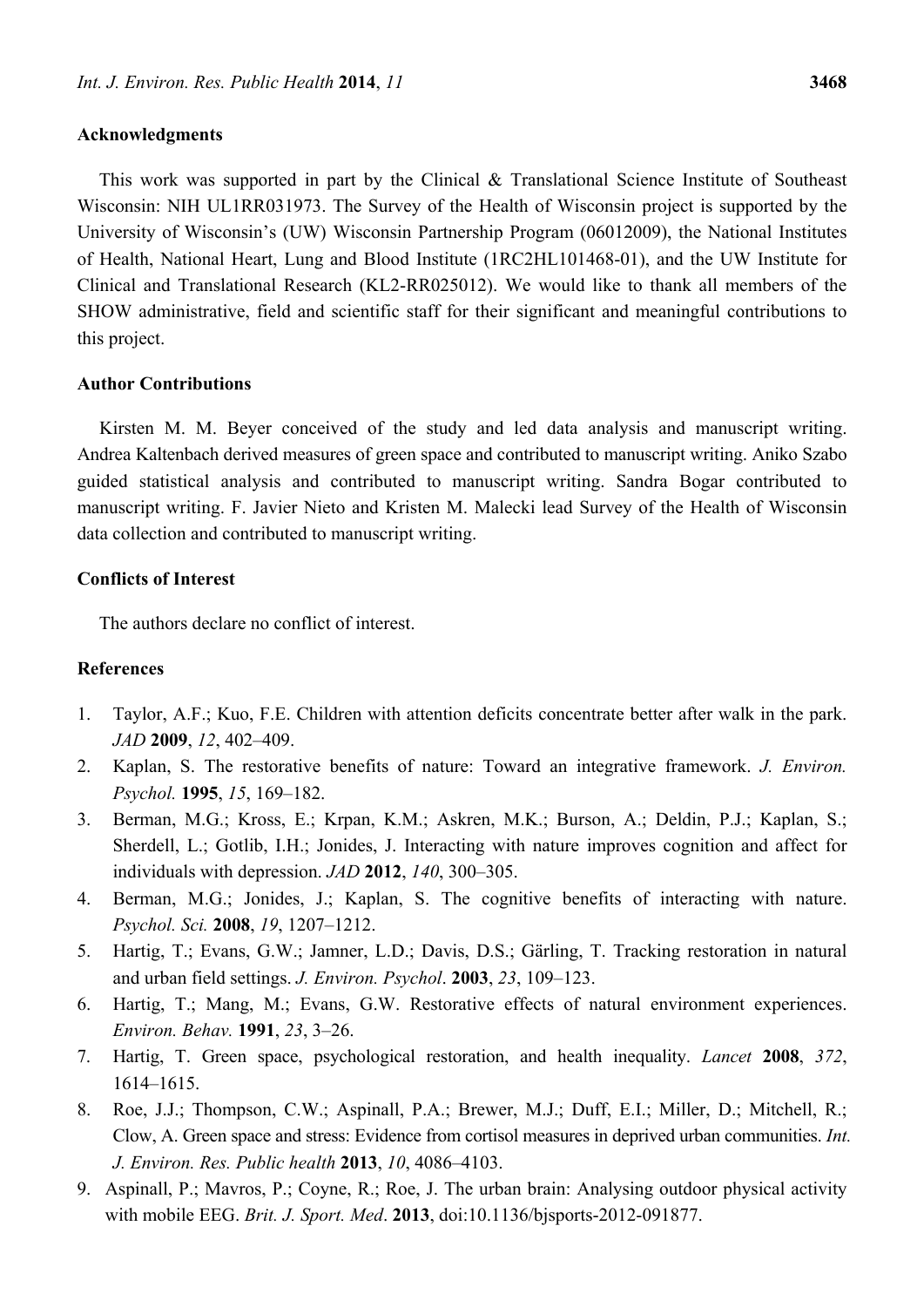- 10. Thompson, C.W.; Roe, J.; Aspinall, P.; Mitchell, R.; Clow, A.; Miller, D. More green space is linked to less stress in deprived communities: Evidence from salivary cortisol patterns. *Landscape Urban Plan.* **2012**, *105*, 221–229.
- 11. Maas, J.; van Dillen, S.M.E.; Verheij, R.A.; Groenewegen, P.P. Social contacts as a possible mechanism behind the relation between green space and health. *Health Place* **2009**, *15*, 586–595.
- 12. Branas, C.C.; Cheney, R.A.; MacDonald, J.M.; Tam, V.W.; Jackson, T.D.; Have, T.R.T. A difference-in-differences analysis of health, safety, and greening vacant urban space. *Amer. J. Epidemiol.* **2011**, *174*, 1296–1306.
- 13. Kuo, F.E.; Sullivan, W.C. Aggression and violence in the inner city. *Environ. Behav*. **2001**, *33*, 543–571.
- 14. Kuo, F.E.; Sullivan, W.C. Environment and crime in the inner city does vegetation reduce crime? *Environ. Behav.* **2001**, *33*, 343–367.
- 15. Garvin, E.C.; Cannuscio, C.C.; Branas, C.C. Greening vacant lots to reduce violent crime: A randomised controlled trial. *Inj. Prev.* **2012**, *19*, 198–203.
- 16. Maas, J.; Verheij, R.A.; de Vries, S.; Spreeuwenberg, P.; Schellevis, F.G.; Groenewegen, P.P. Morbidity is related to a green living environment. *J. Epidemiol. Community Health* **2009**, *63*, 967–973.
- 17. De Vries, S.; Verheij, R.A.; Groenewegen, P.P.; Spreeuwenberg, P. Natural environments-healthy environments? An exploratory analysis of the relationship between greenspace and health. *Environ. Plan. A* **2003**, *35*, 1717–1732.
- 18. Van Dillen, S.M.; de Vries, S.; Groenewegen, P.P.; Spreeuwenberg, P. Greenspace in urban neighbourhoods and residents' health: Adding quality to quantity. *J. Epidemiol. Community Health*  **2012***, 66*, doi:10.1136/jech.2009.104695.
- 19. Maas, J.; Verheij, R.A.; Groenewegen, P.P.; de Vries, S.; Spreeuwenberg, P. Green space, urbanity, and health: How strong is the relation? *J. Epidemiol. Community Health* **2006**, *60*, 587–592.
- 20. Kuo, F.E.; Bacaicoa, M.; Sullivan, W.C. Transforming inner-city landscapes trees, sense of safety, and preference. *Environ. Behav.* **1998**, *30*, 28–59.
- 21. Taylor, A.F.; Wiley, A.; Kuo, F.E.; Sullivan, W.C. Growing up in the inner city green spaces as places to grow. *Environ. Behav.* **1998**, *30*, 3–27.
- 22. Taylor, A.F.; Kuo, F.E.; Spencer, C.; Blades, M. Is Contact with Nature Important for Healthy Child Development? State of the Evidence. In *Children and Their Environments: Learning, Using and Designing Spaces*; Spencer, C., Blades, M., Eds.; Cambridge University Press: Cambridge, UK, 2006.
- 23. Mitchell, R.; Popham, F. Effect of exposure to natural environment on health inequalities: An observational population study. *Lancet* **2008**, *372*, 1655–1660.
- 24. Dadvand, P.; de Nazelle, A.; Figueras, F.; Basagaña, X.; Su, J.; Amoly, E.; Jerrett, M.; Vrijheid, M.; Sunyer, J.; Nieuwenhuijsen, M.J. Green space, health inequality and pregnancy. *Environ. Int.*  **2012**, *40*, 110–115.
- 25. Health Scotland, Greenspace Scotland, Scottish Natural Heritage, and Institute of Occupational Medicine. *Health Impact Assessment of Greenspace: A Guide*; Greenspace Scotland: Stirling, UK, **2008**.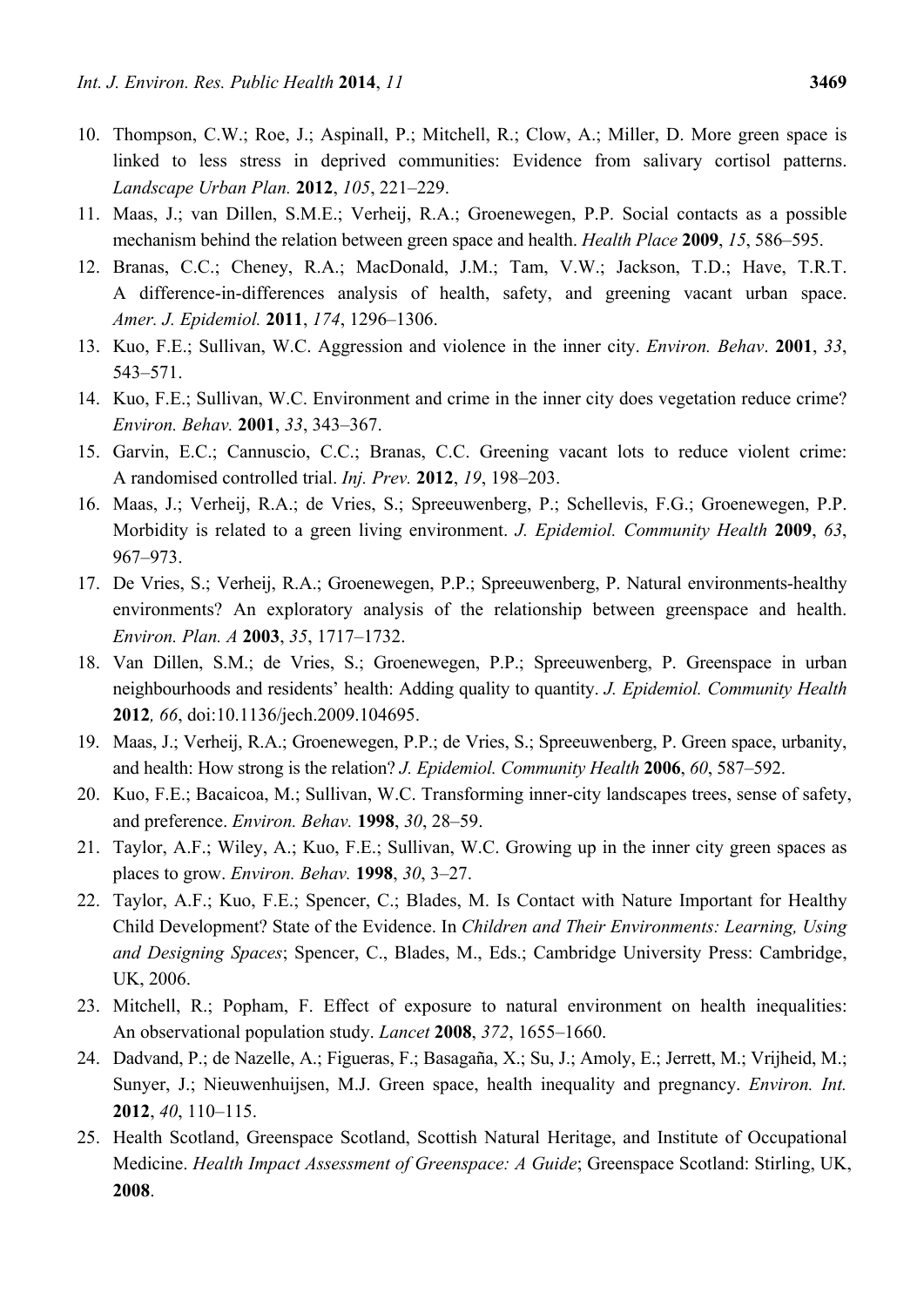- 26. Bell, J.F.; Wilson, J.S.; Liu, G.C. Neighborhood greenness and 2-year changes in body mass index of children and youth. *Amer. J. Prev. Med*. **2008**, *35*, 547–553.
- 27. Prezza, M.; Amici, M.; Roberti, T.; Tedeschi, G. Sense of community referred to the whole town: Its relations with neighboring, loneliness, life satisfaction, and area of residence. *J. Community Psychol.* **2001**, *29*, 29–52.
- 28. Kim, J.; Kaplan, R. Physical and psychological factors in sense of community new urbanist Kentlands and nearby Orchard village. *Environ. Behav.* **2004**, *36*, 313–340.
- 29. Pretty, G.M.H.; Andrewes, L.; Collett, C. Exploring adolescents' sense of community and its relationship to loneliness. *J. Community Psychol.* **1994**, *22*, 346–358.
- 30. Van den Berg, A.E.; Maas, J.; Verheij, R.A.; Groenewegen, P.P. Green space as a buffer between stressful life events and health. *Soc. Sci. Med.* **2010**, *70*, 1203–1210.
- 31. Roe, J.J.; Aspinall, P.A.; Mavros, P.; Coyne, R. Engaging the brain: The impact of natural versus urban scenes using novel EEG methods in an experimental setting. *Environ. Sci.* **2013**, *1*, 93–104.
- 32. Wells, N.M.; Evans, G.W. Nearby nature: A buffer of life stress among rural children. *Environ. Behav*. **2003**, *35*, 311–330.
- 33. Ulrich, R.S. Natural versus urban scenes some psychophysiological effects. *Environ. Behav.* **1981**, *13*, 523–556.
- 34. Ulrich, R.S. Visual landscapes and psychological well-being. *Landscape Res*. **1979**, *4*, 17–23.
- 35. Kuo, F.E.; Taylor, A.F. A potential natural treatment for attention-deficit/hyperactivity disorder: Evidence from a national study. *Amer. J. Public Health* **2004**, *94*, 1580–1586.
- 36. Taylor, A.F.; Kuo, F.E.; Sullivan, W.C. Views of nature and self-discipline: Evidence from inner city children. *J. Environ. Psychol.* **2002**, *22*, 49–63.
- 37. Taylor, A.F.; Kuo, F.E.; Sullivan, W.C. Coping with ADD the surprising connection to green play settings. *Environ. Behav.* **2001**, *33*, 54–77.
- 38. Bowler, D.E.; Buyung-Ali, L.M.; Knight, T.M.; Pullin, A.S. A systematic review of evidence for the added benefits to health of exposure to natural environments. *BMC Public Health* **2010**, *10*, 1–10.
- 39. Lee, A.; Maheswaran, R. The health benefits of urban green spaces: A review of the evidence. *J. Public Health* **2011**, *33*, 212–222.
- 40. Völker, S.; Kistemann, T. The impact of blue space on human health and well-being– Salutogenetic health effects of inland surface waters: A review. *Int. J. Hyg. Environ. Health* **2011**, *214*, 449–460.
- 41. Miles, R.; Coutts, C.; Mohamadi, A. Neighborhood urban form, social environment, and depression. *J. Urban Health* **2012**, *89*, 1–18.
- 42. Grahn, P.; Stigsdotter, U.K. The relation between perceived sensory dimensions of urban green space and stress restoration. *Landscape Urban Plan*. **2010**, *94*, 264–275.
- 43. Alcock, I.; White, M.P.; Wheeler, B.W.; Fleming, L.E.; Depledge, M.H. Longitudinal effects on mental health of moving to greener and less green urban areas. *Environ. Sci. Technol*. **2014**, *48*, 1247–1255.
- 44. Nutsford, D.; Pearson, A.; Kingham, S. An ecological study investigating the association between access to urban green space and mental health. *Public Health* **2013**, *127*, 1005–1011.
- 45. Donovan, G.H.; Michael, Y.L.; Butry, D.T.; Sullivan, A.D.; Chase, J.M. Urban trees and the risk of poor birth outcomes. *Health Place* **2011**, *17*, 390–393.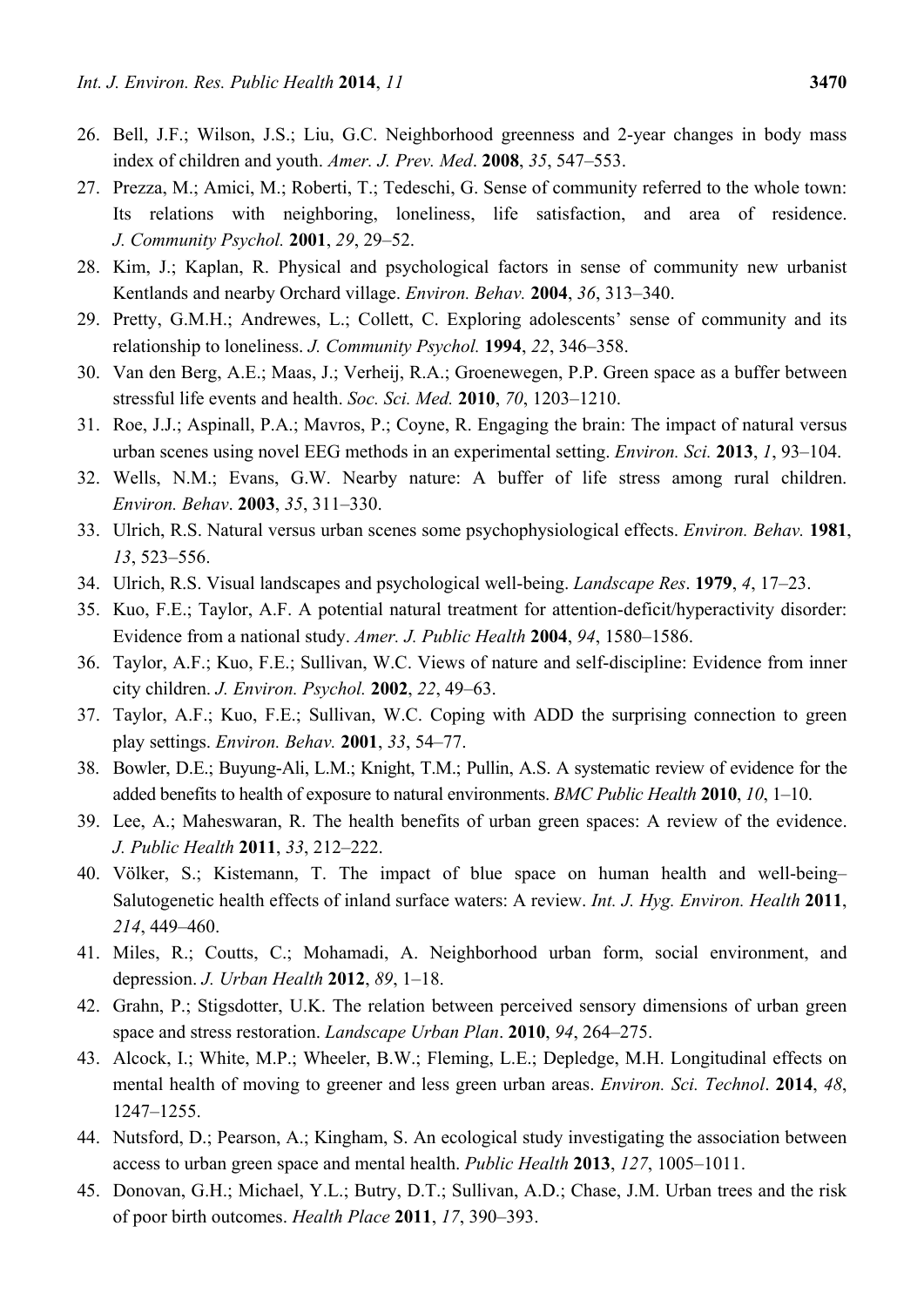- 46. Donovan, G.H.; Butry, D.T.; Michael, Y.L.; Prestemon, J.P.; Liebhold, A.M.; Gatziolis, D.; Mao, M.Y. The relationship between trees and human health: Evidence from the spread of the emerald ash borer. *Amer. J. Prev. Med*. **2013**, *44*, 139–145.
- 47. Almanza, E.; Jerrett, M.; Dunton, G.; Seto, E.; Pentz, M.A. A study of community design, greenness, and physical activity in children using satellite, GPS and accelerometer data. *Health Place* **2012**, *18*, 46–54.
- 48. Richardson, E.A.; Mitchell, R.; Hartig, T.; de Vries, S.; Astell-Burt, T.; Frumkin, H. Green cities and health: A question of scale? *J. Epidemiol. Community Health* **2012**, *66*, 160–165.
- 49. Fan, Y.; Das, K.V.; Chen, Q. Neighborhood green, social support, physical activity, and stress: Assessing the cumulative impact. *Health Place* **2011**, *17*, 1202–1211.
- 50. Donovan, G.H.; Butry, D.T. Trees in the city: Valuing street trees in Portland, Oregon. *Landscape Urban Plan*. **2010**, *94*, 77–83.
- 51. Donovan, G.; Prestemon, J. The effects of trees on crime in Portland, Oregon. *J. Environ. Behav.*  **2010**, *94*, 77–83.
- 52. Kim, H.; Grogan-Kaylor, A.; Han, Y.; Maurizi, L.; Delva, J. The association of neighborhood characteristics and domestic violence in Santiago, Chile. *J. Urban Health* **2013**, *90*, 41–55.
- 53. Nieto, F.J.; Peppard, P.E.; Engelman, C.D.; McElroy, J.A.; Galvao, L.W.; Friedman, E.M.; Bersch, A.J.; Malecki, K.C. The Survey of the Health of Wisconsin (SHOW), a novel infrastructure for population health research: Rationale and methods. *BMC Public Health* **2010**, *10*, 1–12.
- 54. Lovibond, S.; Lovibond, P.F. *Manual for the Depression Anxiety Stress Scales*; Psychology Foundation of Australia: Sydney, Australia, 1996.
- 55. US Census Bureau. Zip Code Tabulation Areas. 2011. Available online: https://www.census.gov/ geo/reference/zctas.html (accessed on 19 March 2014).
- 56. Heynen, N.; Perkins, H.A.; Roy, P. The political ecology of uneven urban green space the impact of political economy on race and ethnicity in producing environmental inequality in Milwaukee. *Urban Aff. Rev*. **2006**, *42*, 3–25.
- 57. Rhew, I.C.; Stoep, A.V.; Kearney, A.; Smith, N.L.; Dunbar, M.D. Validation of the normalized difference vegetation index as a measure of neighborhood greenness. *Ann. Epidemiol*. **2011**, *12*, 946–952.
- 58. Herbreteau, V.; Salem, G.; Souris, M.; Hugot, J.; Gonzalez, J. Thirty years of use and improvement of remote sensing, applied to epidemiology: From early promises to lasting frustration. *Health Place* **2007**, *13*, 400–403.
- 59. ESRI. ArcMap: Release 10.1. 2012. Available online: http://www.esri.com/ (accessed on 19 March 2014).
- 60. US Geological Survey. NDVI, the Foundation for Remote Sensing Phenology. 2013. Available online: http://phenology.cr.usgs.gov/ndvi\_foundation.php (accessed on 19 March 2014).
- 61. National Land Cover Database. Available online: http://www.mrlc.gov/nlcd01\_data.php (accessed on 19 March 2013).
- 62. StataCorp. *Stata: Release 12. Statistical Software.* 2011. http://www.stata.com/